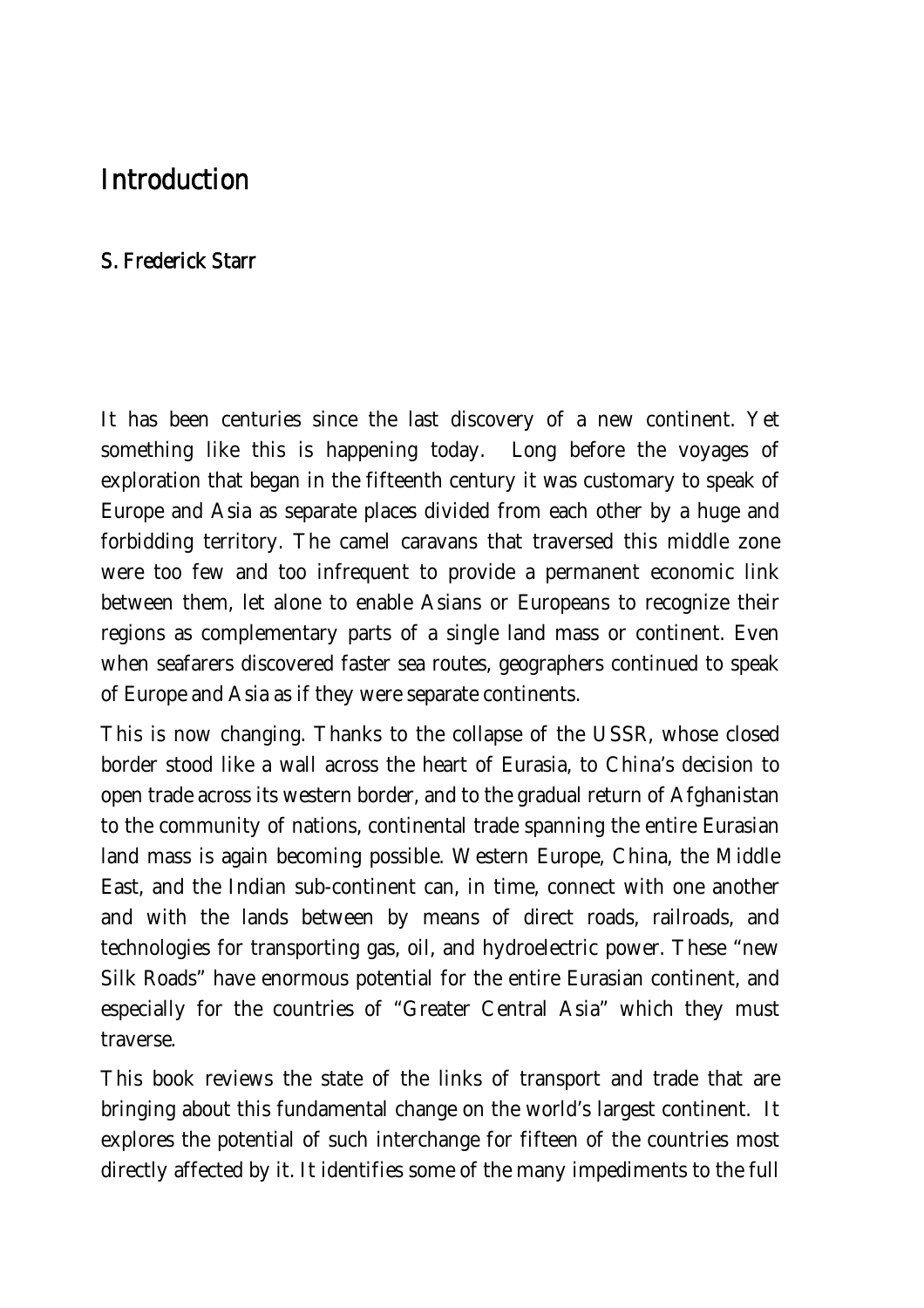realization of this epochal project. And it suggests a few steps that might be taken to ameliorate or remove these impediments.

The studies upon which these conclusions are based were prepared by a group of eminent scholars from sixteen countries who gathered in Kabul, Afghanistan, in April, 2006. A report on this conference has been published as "First Kabul Conference on Partnership, Trade and Development in Greater Central Asia." and is available on line at cacianalyst.org. The conference and this resulting book were a joint undertaking of the Kazakhstan Institute of Strategic Studies and the Central Asia-Caucasus Institute of Johns Hopkins University's School of Advanced International Studies. Both of the keynote speakers, Hon. Kassymzhomart Tokaev, Foreign Minister of Kazakhstan, and Hon. Richard A. Boucher, U.S. Assistant Secretary of State for South and Central Asia, welcomed the emergence of this new continental transport and trade as a development that can, if prudently managed, benefit the economic life and security of all countries involved. Both saw it as a potential "win-win" situation that is directed against no one. Equally important, they viewed the emergence of transport and trade-oriented countries in "Greater Central Asia" as a natural and inevitable process driven by the forces of the modern global economy and not by mere geopolitics.

In light of the many and complex factors impeding the emergence of these new continent-wide transport routes, this last claim may at first seem exaggerated. Yet as the authors of the paper on Kyrgyzstan argue, the only global change that might short-circuit this process is the shrinking of the globe's northern ice-cap. This could open a year-round northern seaway between Europe and East Asia that would reduce the sea route from Europe to Japan and China by half and cut the cost of transport by 1.6 times. Whether this becomes a reality will probably be known within a decade. Meanwhile, the single most likely means of improving the efficiency and reducing the cost of continental transport of goods and energy across Eurasia involves land routes through Central Asia.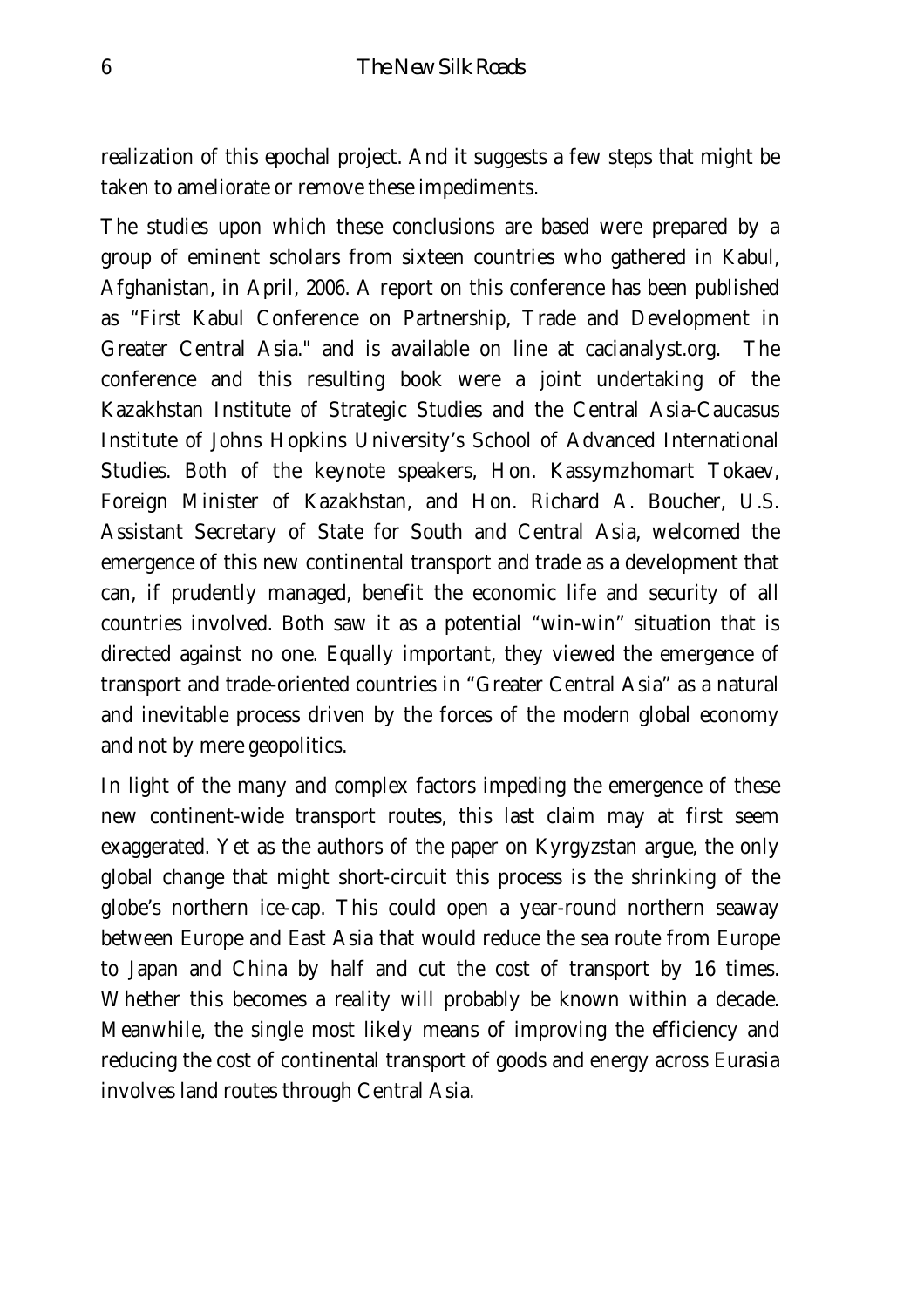#### Continental and Regional Trade: Central Asia's Potential Money Machine

To date, there is no commonly accepted methodology for estimating the scale and value of trade that will develop with the opening of the main road and railroad routes across the heart of Central Asia (including Afghanistan). However, the papers in this volume offer many intriguing if partial indications. For example, experts in Azerbaijan confidently predict that the volume of inland transportation, especially the container trade, will double in size between 2002 and 2015. Almost all of the growth will come from containers that might otherwise be transported by sea via the Suez Canal. Turning to the eastern end of the Europe-China trade, the authors of the chapter on China focus on the overland route running from Lianyungang on China's East-Coast via Xinjiang and Central Asia to Rotterdam. They argue that this route will cut the transport time from China to Europe from 20-40 days along current sea-borne routes to a mere eleven days. Even the continental route via Russia is 1300km longer than this new Central Asian variant. If the so-called "second Euro-Asia land bridge were opened through Central Asia it could reduce the transit costs from \$167/ton by sea to \$111 by land". While the authors do not estimate the volume of goods likely to be transported over this quicker route, it is bound to be very large, especially for high-value items. Taleh Ziyadov, in his chapter on Azerbaijan, predicts a growth of 2 million tons through his country in the first two years, with an addition 6-8 million tons in the following three years.

If Central Asia were to carry out basic improvements in transport systems heading south to Afghanistan, the Asian Development Bank (ADB) predicts that overall trade would increase by up to \$12 billion, a growth of 80%.

Continuing on to India, we see that even during the last three years that country's trade with Afghanistan and the rest of Central Asia has grown on average by about 49% annually. Its total foreign trade as well as trade with Europe, CIS plus Iran, Afghanistan and Pakistan has grown at about 26 % annually, a figure that is sure to increase in the coming years. In his chapter, Gulshan Sachdeva uses the lower figure of 26% to predict a total Indian trade with Europe, Russia, Central Asia, Iran, and Pakistan by 2014-15 of \$500 billion annually. If only 10% of this trade is carried overland via the emerging Greater Central Asian corridors the value would be \$50 billion.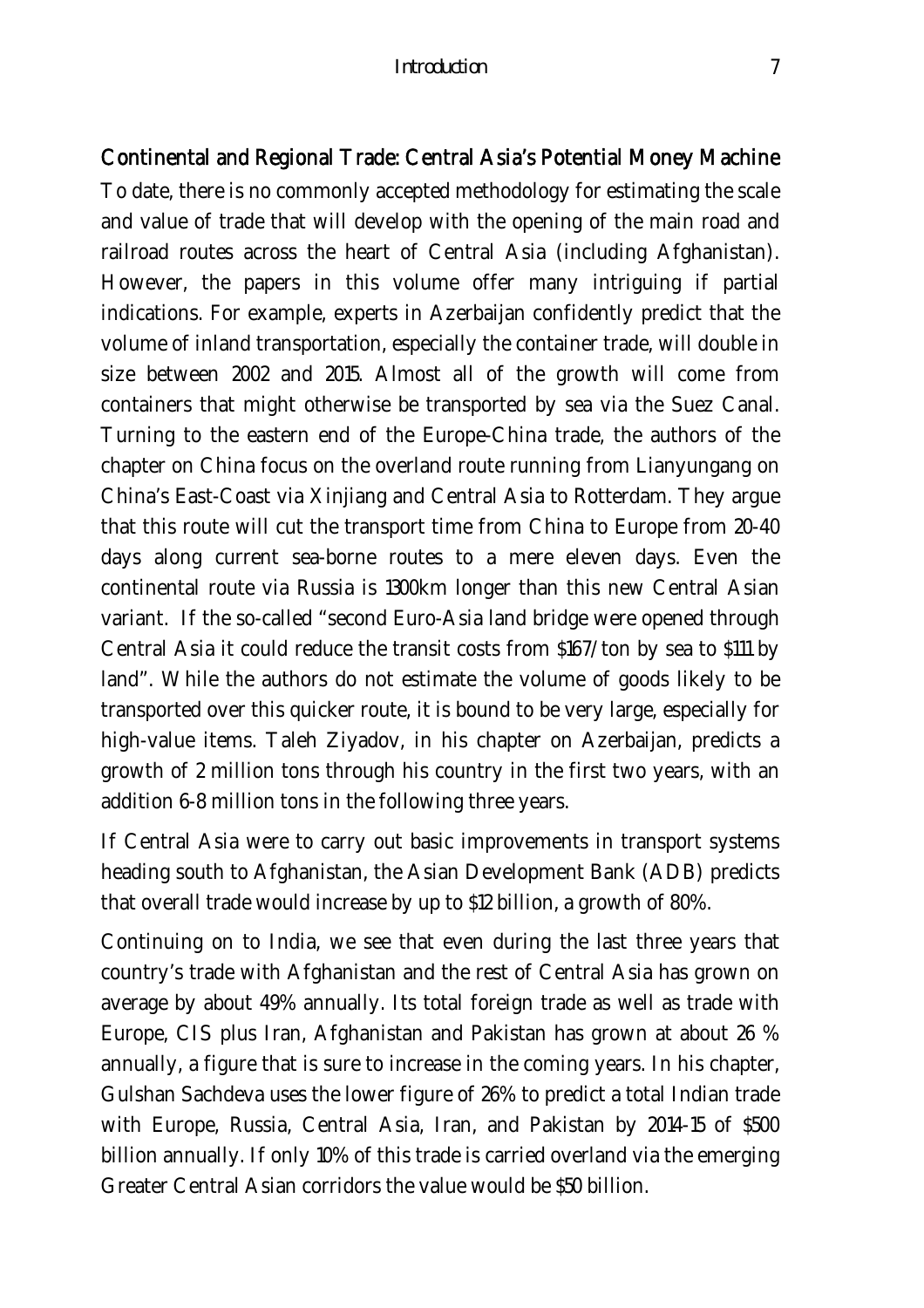A separate estimate by the Asian Development Bank found that new roads expected to be completed by 2010 should boost total regional trade among the countries adjoining Afghanistan by 160% and transit trade through that country by 113%. ADB concludes that even during the coming half decade these changes will boost exports from Afghanistan and its neighbors by 14% or \$5.8 billion and imports by 16% or \$6.7 billion. For Afghanistan alone total incremental exports are projected to increase by 202% and imports by 54% for the five year horizon. Masood Aziz, viewing these developments, believes that Afghanistan and neighboring countries in Greater Central Asia will quickly be able to boost their two-way trade with China, India, Russia, Turkey/Europe by as much as 50%.

The impact of expanded trade across the emerging transit corridors will affect each country differently. Thus, the new roads will enable China, Europe, India, and Russia to exchange high value goods more efficiently than is possible with ship or even rail transit, which place a premium on bulk shipment. Europe will finally achieve the benefits it projected when it launched its TRACECA east-west transport program (Transport Corridor Europe-Caucasus-Asia). Russia's economically backward Urals region and West Siberia will gain access to efficient trade corridors to India, Southeast Asia, and the Middle East. Turkey and Azerbaijan will become key transit countries on east-west routes crossing both Central Asia and Iran, and at the same time will be drawn closer to European trading partners. This will enable Turkey to increase its trade with Central Asia from the present low figure of only 1% of its total trade. Azerbaijan will also become the key link in a new north-south route linking Iran and Russia.

Kazakhstan and Uzbekistan both stand to benefit from the expansion of north-south routes linking northern Europe and Russia with the Persian Gulf and Arabian Sea, even as they compete to see which will become the preeminent transit country for east-west trade over the emerging road and railroad systems.

Producers of gas and oil in the Caspian region are already discovering the benefits to both their economies and security that arise from multiple pipelines. New long-distance electric lines will soon enable Tajikistan and the Kyrgyz Republic, potentially among the largest world's producers of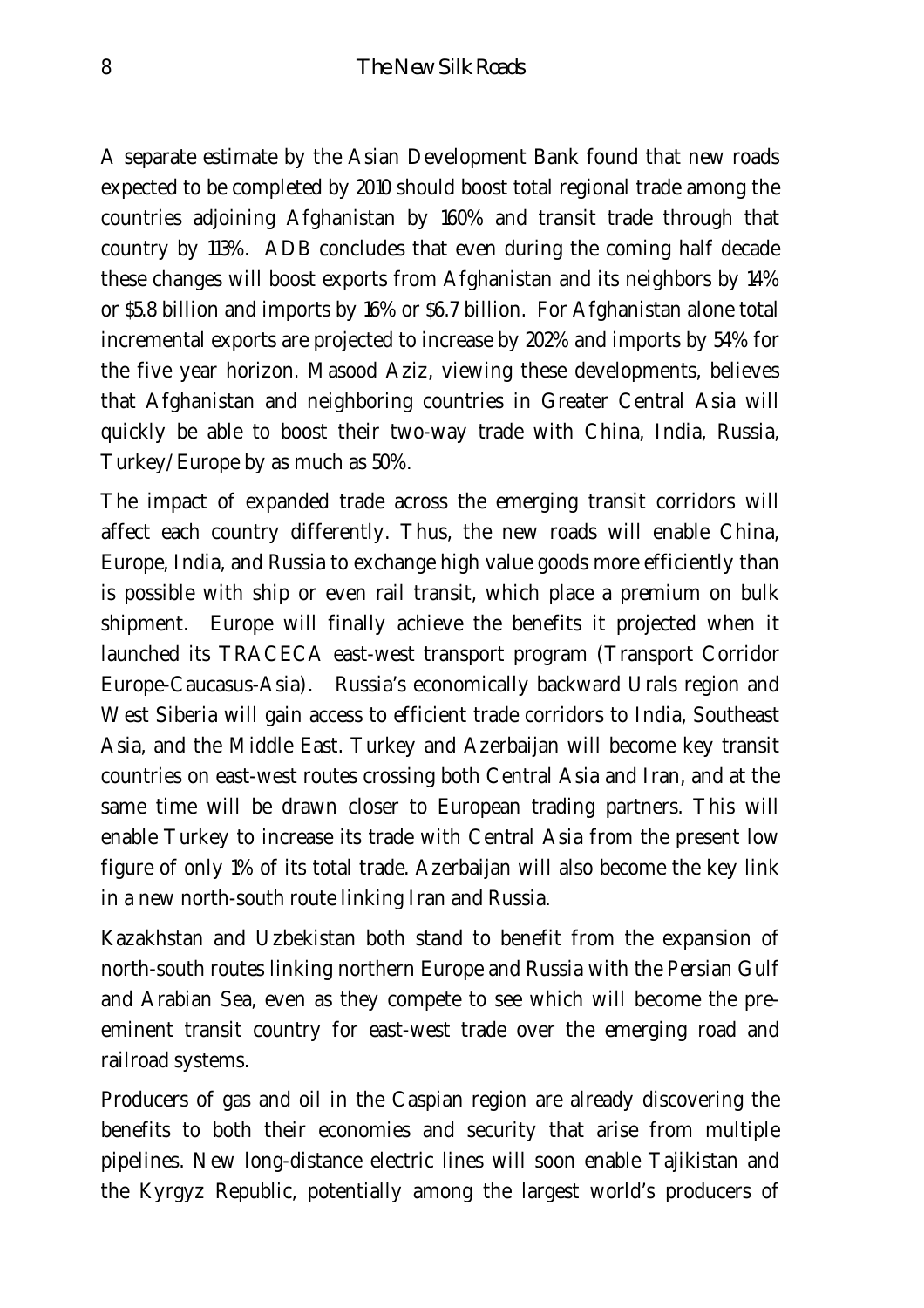hydroelectric energy, to gain access to eager markets in Pakistan. In a development with close parallels to the efficient marketing of hydrocarbons and electricity, Uzbekistan, Turkmenistan, and Tajikistan will be able to export their most valuable crop, cotton, directly to nearby markets in South Asia, rather than exclusively through Russia and the Baltic, 7,000 km. away. This will break the export monopoly that Russia has successfully imposed on them for a century and establish instead a market regimen. Turkmenistan, too, will gain access to multiple buyers of its gas and oil, as well as cotton.

Afghanistan, like all countries in the region, will benefit from the payment of transit fees and duties. Its neighbour Iran will be able to reclaim its traditional vocation as a moderate trading state looking eastward as opposed to its present role as a militant Shii'a state fighting for influence in the Arab lands to its West. And the reopening of ancient east-west trade corridors across Pakistan and the expansion of new ones coming south from China will break the isolation that has been Pakistan's fate since its founding and return the Indus valley to its ancient status as an entrepot for trade in all directions.

Besides these and other gains that will be specific to each country, some general benefits should be noted. It is all but certain that the emergence of continental overland trade in Eurasia will benefit the GDP of all countries involved. A report by the United Nations estimates that GDP will be 50% higher across all Central Asia within a decade if the countries cooperate with one another in fostering trade. The ADB expects export and continental trade along corridors now under construction to boost Afghanistan's annual rate of GDP growth from 8.8% to 12.7%, which translates into the creation of 771,000 full-time jobs. The authors of the China paper presented in this volume believe that such trade will increase GDP in the politically sensitive Turkic province of Xinjiang by as much as 2-3%, and will also boost income in the relatively backward western provinces along the route from China's east coast to Xinjiang .

No less important is the new governmental revenue that will accrue everywhere from the duties and transit fees levied on road, rail, pipeline, and electric line use. This is no trivial matter in countries like Afghanistan, Tajikistan, Uzbekistan and the Kyrgyz Republic, where the chronic under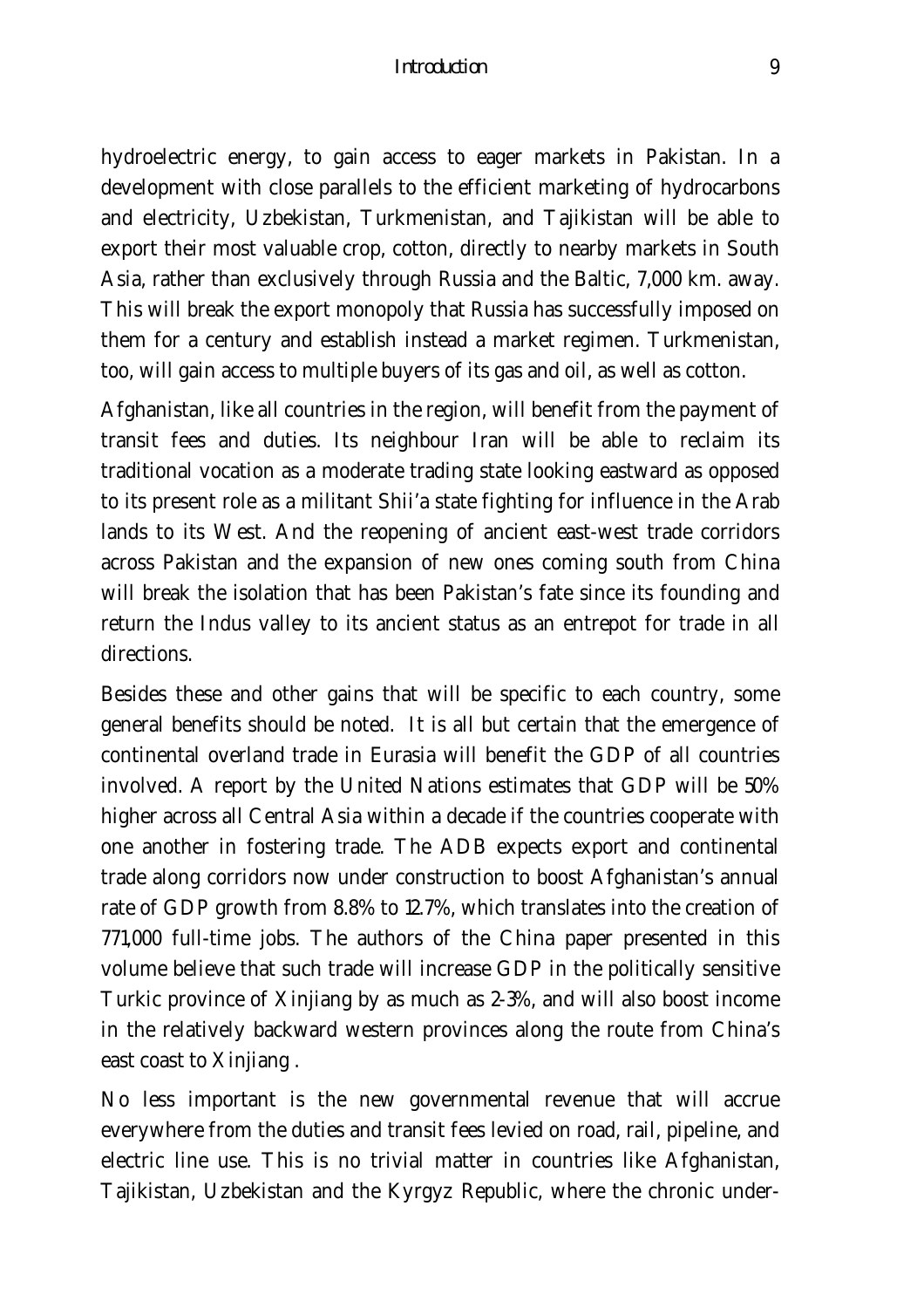funding of governments cripples the delivery of such basic services as medicine and education, undermines security, and invites underpaid local officials to engage in corruption, including drug trafficking. It should be remembered that in Afghanistan at present the U.S. government is paying the wages of nearly all local civil servants. This will not change until the government in Kabul has a reliable income stream, and the best prospect for creating one are the duties and tariffs on trade. The situation in Afghanistan is admittedly extreme, but it differs from the Kyrgyz Republic, Tajikistan, and even Uzbekistan more in degree than in kind. It is no exaggeration to say that transport and trade are matters of life and death to many of the countries of the wider Central Asian region.

Overall, the opening (or reopening) of the great continental trade routes linking China, India, Europe, Russia, and the Middle East will have a stunning impact on all countries of Greater Central Asia that these routes traverse. Without exception, these countries are landlocked, even "doublelandlocked." As Masood Aziz notes in his chapter, shipping costs for landlocked countries are more than half again greater than for coastal countries, which reduces trade by 80% and forces down wages accordingly. The opening of efficient new transit corridors does not remove this "distance tariff" but it ameliorates it, and goes far towards freeing affected countries from its onerous effects.

Is it any wonder, then, that the Asia Development Bank, World Bank, European Bank for Reconstruction and Development, Economic Cooperation Organization, Shanghai Cooperation Organization, and Organization for Security and Cooperation in Europe all support programs to rebuild transit routes and corridors of trade linking the Asian and European fringes of Eurasia? Is it any wonder that the United States' State Department has reorganized its European and Asian bureaus to facilitate such redevelopment, and has even appointed a Special Ambassador for Trade in Greater Central Asia? These and many other states, notably China and Japan, have embraced the expansion of free trade across the emerging Eurasian continent as an effective engine for development, an efficient means of creating jobs, and a reliable method of generating governmental income on a continent-wide basis. Moreover, all these entities understand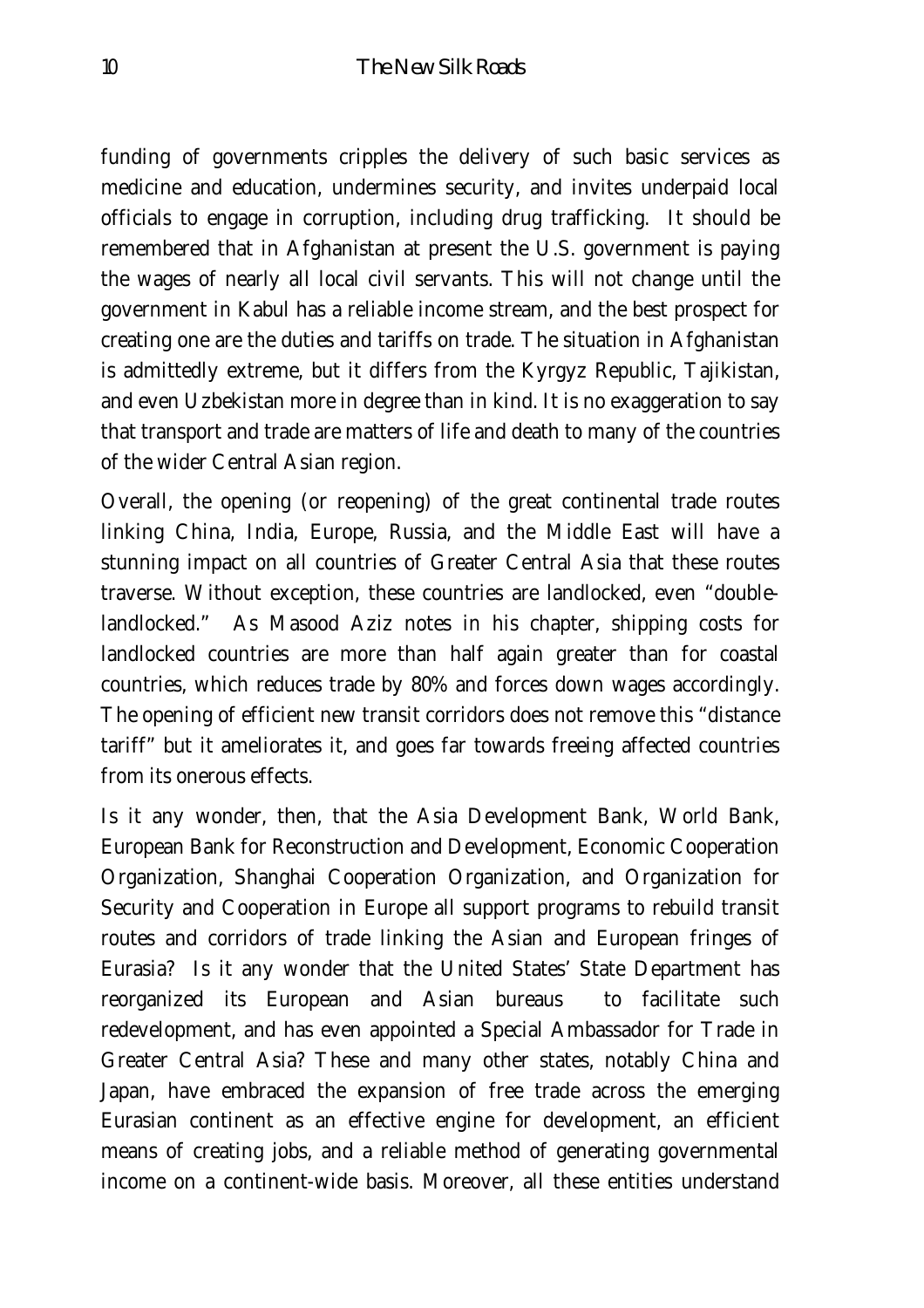that open transport and free trade are not against anyone, and stand to benefit all, notwithstanding any short-term dislocations they may cause as protectionism, rent-seeking, and other barriers to trade are being cut back.

# If Continental Trade is So Good an Idea, Why Does it Not Exist?

With so many powerful institutions championing continental trade, and with so many of the key states committed to its development, why does Eurasia-wide continental trade not already exist? Or, on a more modest level, when such evident economic benefits are to be reaped even from intraregional trade, why has it been so slow to develop in Central Asia and the broader zone of which it is a part? What forces are holding back the development of land-based trade in Eurasia?

Since successful modern trade involves so many separate elements, any one of which can, by its absence, retard the broader process, one must be wary of simple explanations. Legal, economic, tax, organizational, banking, managerial, technological, human resource, security, communications, and personal issues all play a part. Given this welter of separate elements, each of which must be coordinated with the others, it may be more pertinent to ask how Eurasian trade has managed to develop as quickly as it has, rather than why it is not evolving at a yet faster clip.

Assuming that the pace could nonetheless be swifter, why have so many powerful nations and international institutions been unable to move the process forward faster? One important reason traces back to the question of complexity. A smoothly-running regimen for international trade requires the coordination of many discrete elements, and no one institution is in control of more than a couple of the many variables. An international financial institution can draft new tariff policies or design a computerized information system for tax collection, but it cannot command their acceptance by the governments of sovereign states. A national president may command the resources to rebuild a road or set up an efficient border post but this does not mean that the president of the neighboring country will do so as well.

Given this situation, it is understandable that while the promotion of regional and continental trade is a high priority for everyone, it is the *top* priority for none. With the sole exception of the Asia Development Bank,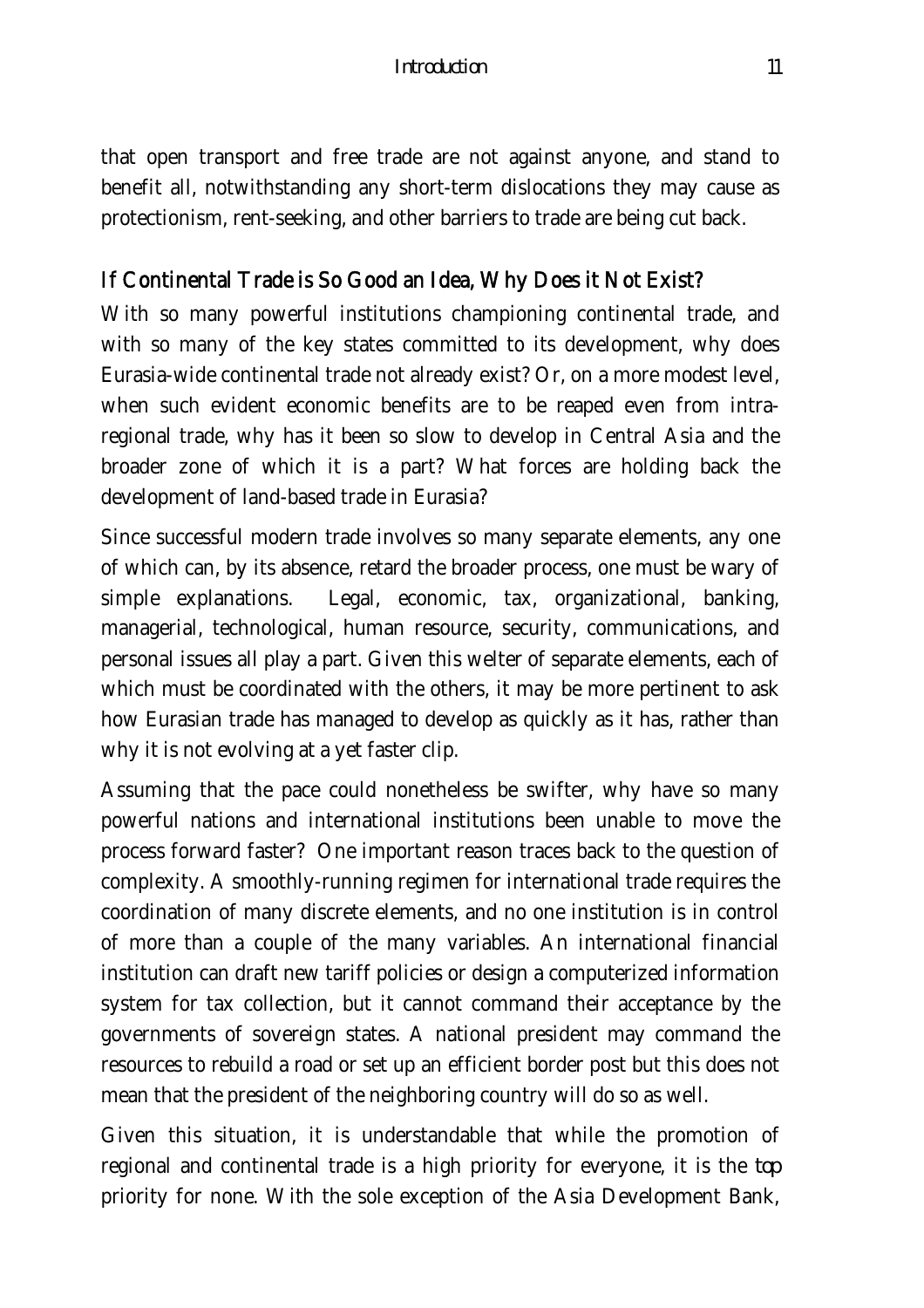which has consistently championed the expansion of trade and even been willing to stake its reputation on progress in this area, no country or international institution has "gone to the mat" over Eurasian trade.

But perhaps the measured pace at which transport and trade are developing is a result of the great costs involved? It is true, of course, that the Tajik government is unlikely to have covered the cost of building the bridge across the Panzh River at the Tajik-Afghan border that was eventually funded by the United States, or the Chinese-built tunnel further north on that same road. Nor could the government of Azerbaijan have paid for the Baku-Ceyhan pipeline which, like many railroad projects since the 1840s, required international financing.

Yet one must question whether cost considerations are the main brake on transport development. Thus, the cost of rebuilding the "Ring Road" linking the Afghan cities of Kabul, Kandahar, and Herat, as well as the main arteries connecting this road with major international routes, is estimated at \$5.6 billion. Yet this sum is less than 5% of the combined projected national investments in Afghanistan of the main participating countries. Similarly, different track sizes between China and Kazakhstan require that all cargoes be off-loaded at the border, causing delays of three days on most shipments. China has introduced a faster process but Kazakhstan has yet to do so, even though the costs are no insurmountable. And compared with security budgets, for example, the total cost of all major transport infrastructure projects in Greater Central Asia is modest indeed, and easily within the power of regional governments to assemble, were they to work together and with international donors.

Unfortunately, this discussion may overestimate the degree to which key national and international political figures really understand the potential gains to be reaped from the expansion of transport and trade. In the former Soviet states, three-quarters of a century of national autarky have left older leaders unable fully to grasp the benefits their countries might deride from freer trade. It is one thing for them to affirm free trade as an abstraction and quite another to risk alienating powerful domestic interests to advance it. The fact that Soviet citizens were long accustomed to view Afghanistan and Pakistan as primitive and unstable backwaters makes it all the harder for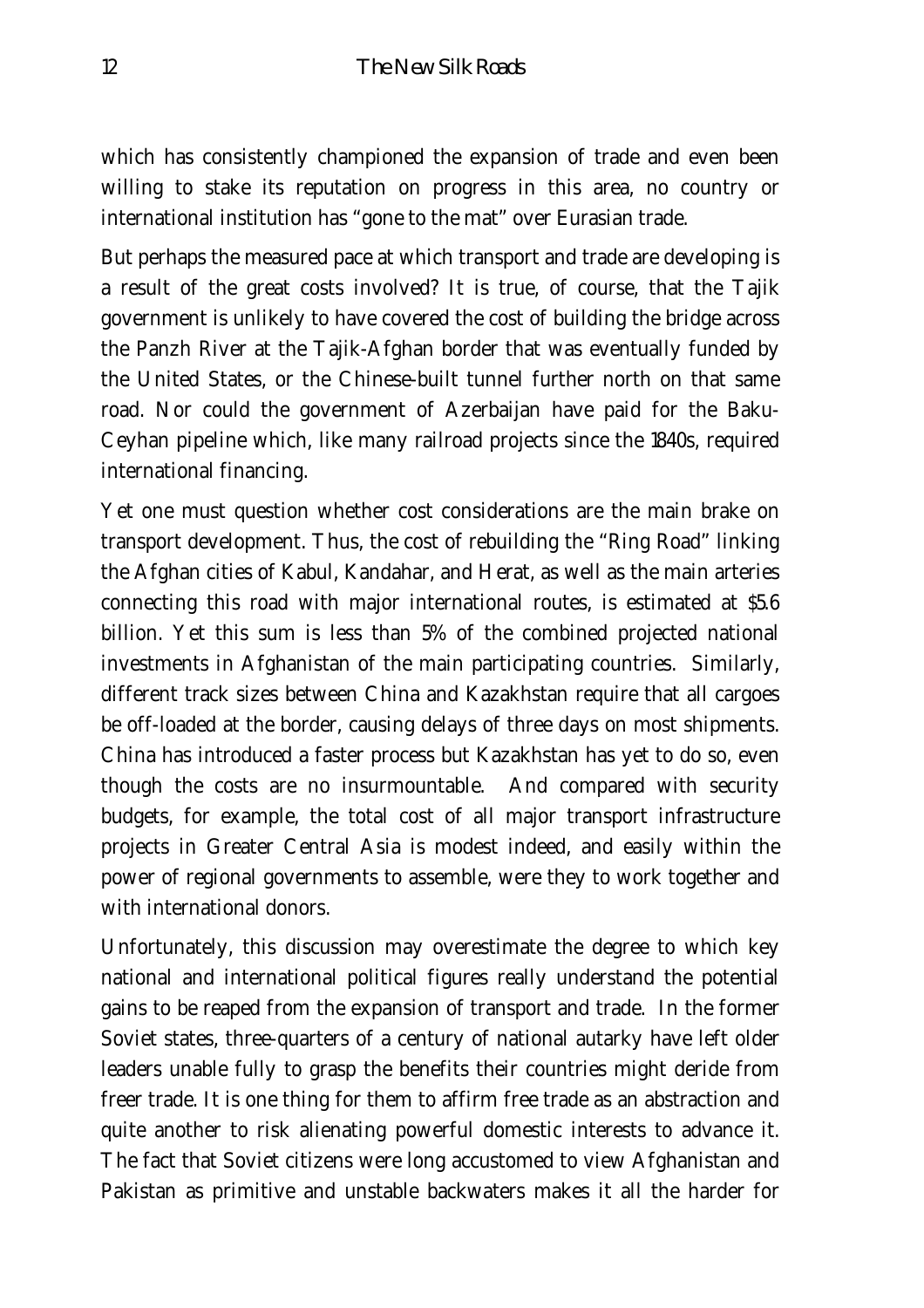them to embrace the possibility that their own future prosperity might depend on them.

The hold of old habits is equally strong in most other countries. Afghan leaders have had little contact until recently with countries to their north, while Pakistan's government embraced transport and trade in the early 1990s and then backed away from them. Nor are Europeans and Indians much better at conceiving something that flies in the face of commonly accepted belief that the age of land-bound Marco Polos is past and that water transport is always cheaper.

To sum up, a major force stifling policies that might foster continent-wide transport and trade is a poverty of strategic imagination in many quarters.

Lacking the capacity to frame and embrace the bigger picture, many leaders and policy-makers are glad to content themselves with a plethora of *ad hoc* measures that are not without value but which lack any clear relationship to a broader strategy.

Those governments with anything approaching a strategy in this regard, notably China but also, to a lesser extent, Russia, tend to have highly centralized and governmentalized systems of rule that do not need to respond to the immediate concerns of their electorates. In the case of Russia, which has taken a strategic approach to transport and trade, it persists in seeing the issue in terms of nineteenth-century mercantilism and the "zero sum" thinking to which it naturally gives rise. By contrast, India, the EU, Japan, and the US, all suffer from the common problem of democratic states, namely, a preoccupation with tactical and short-term concerns at the expense of the strategic and long-term.

By no means all the factors inhibiting the expansion of transport and trade across the Eurasian continent are so conceptual and abstract in nature. A far greater number arise from the realities of daily life and the interplay of reallife interests within the many countries involved. A review of several of the more obvious practical impediments to the development of trade and commerce confirms this point, and gives relevance and poignancy to the adage, coined by U.S. Congressman "Tip" O'Neill, that "All politics are local."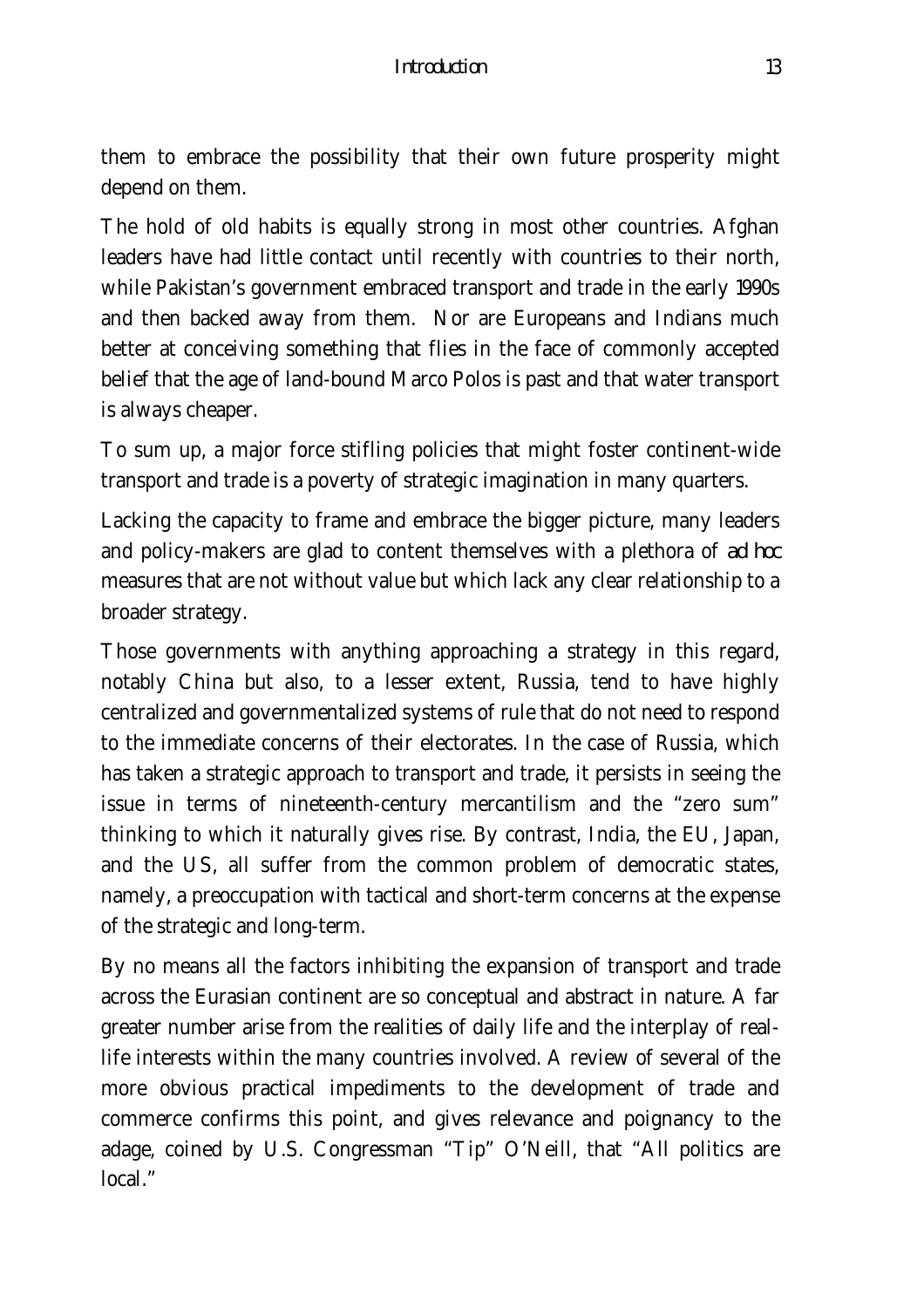A simple example of this is the unwillingness of most regional states to reckon with the vast networks of illegal and untaxed shuttle traders whose activities undermine legitimate cross-border commerce and rob the state of revenue. Thus, the Kazakh Customs Committee estimates that shuttle trade between China and Kazakhstan at US\$2-3.5 billion per annum, making it comparable to the official bilateral trade. Unfortunately, such traders supply a regular flow of bribes and favors to local officials and customs officers, i.e., to the very officials on whom the state relies to thwart shuttle trading.

The most egregious example of how illegal cross-border trading can protect itself from reform is the drug trade from Afghanistan. Demand driven and feeding supply chains that stretch to the main European capitals, this commerce accounts for more than 95% of all Afghan exports. Through generous bribes to officials in every transit countries, the main trafficking organizations (which are based in Russia, Turkey, and the Balkans) are able to protect themselves against would-be reformers and also to maintain in office officials at all levels who are ready to protect them.

The mountains of paperwork required at all regional border crossings do much to promote illegal trade. Surveys of truck drivers indicate that the slow processing of vehicles at border crossings are a far more significant brake on legal transit than poor security or bad roads. Tajik government surveys indicate that a trucker passing between Uzbekistan and Tajikistan must produce seventy documents, while 31 signatures are required on the Kyrgyz border. Evidence presented in the Afghanistan chapter indicates hat the situation is no better elsewhere, with 57 signatures required for imports to Afghanistan, 45 for Iran, and 27 for Kyrgyzstan.

In some instances these procedures are defended as a means of protecting the transited country from corruption. Thus, several regional states require that truckers shipping alcoholic beverages through their territory deposit in the state bank the full value of the shipment, to be repaid only when the cargo passes into a third country. The effect of such laws is to drive liquor transit into the illegal shuttle sector, which denies duties to the state and decreases trade overall.

Further slowing the transit of goods and adding to the cost is the nearuniversal practice of local police setting up unofficial checkpoints at which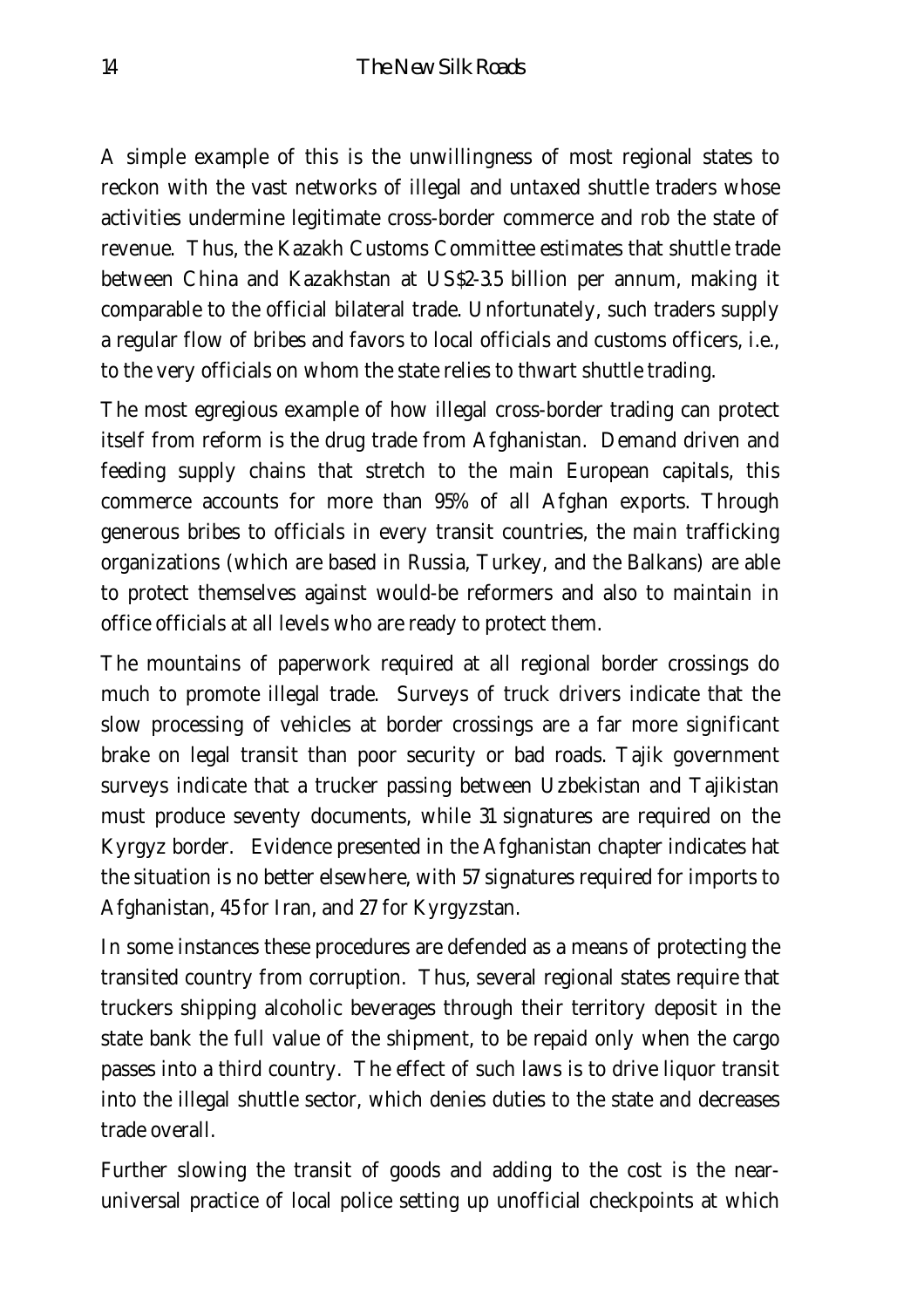they extort payments from international truckers. A secret Tajik survey found that a truck passing between Jambul and Karaganda in Kazakhstan had to make payments at nine such stops, increasing the cost of trade by 2-3%. An additional illegal fee was charged for the unofficial police "escorts" who accompanied the foreign truck across their territory. Kazakhstan, it must be said, is by no means the worst offender in this regard. Again, since this system of peculation is deeply entrenched among underpaid and underprofessionalized civil servants, any effort to rout it out faces formidable obstacles.

A more fundamental retardant of cross-border trade of all sorts across Central Asia is the urge to protectionism. No country is immune from this seductive policy. Kyrgyzstan's decision to join the World Trade Organization (WTO) in 1998 was supposed to have proclaimed the benefits of free trade to all its regional neighbors. Instead, the resulting flood of Chinese goods on the Bishkek market convinced Uzbekistan and others that, without protection, domestic manufactures would quickly die under the pressure of cheaper foreign products.

Trade imbalances are a problem that can impede regional and continental trade. Pakistan's sales to Afghanistan far surpass Afghanistan's to Pakistan, while Tajik sales to Kazakhstan are a pittance compared with the value of the reverse traffic. And across Central Asia the trade imbalance with China is extremely lopsided, reaching 3:1 in Kyrgyzstan and 9:1 ratio in Tajikistan. If unofficial trade is added, the figures would be yet more lopsided. It is difficult to make the case that in the long run this problem is most effectively addressed through more international trade in all directions, rather than less. Politicians sensitive to the short-term impact of their actions on local publics cannot afford the luxury of a long-term view.

Closely related to the problem of trade imbalances are the unpredictable and often destabilizing fluctuations to which international trade is subject. Tajikistan and the Kyrgyz Republic, for example, both opened their doors to cross-border trade in the expectation that it would be a steadily rising tide. Instead, it has ebbed and flowed in ways that local planners find extremely upsetting. For example, the Russian economic crisis of 1997 wreaked havoc on Central Asian economies, and led to many damaging secondary effects,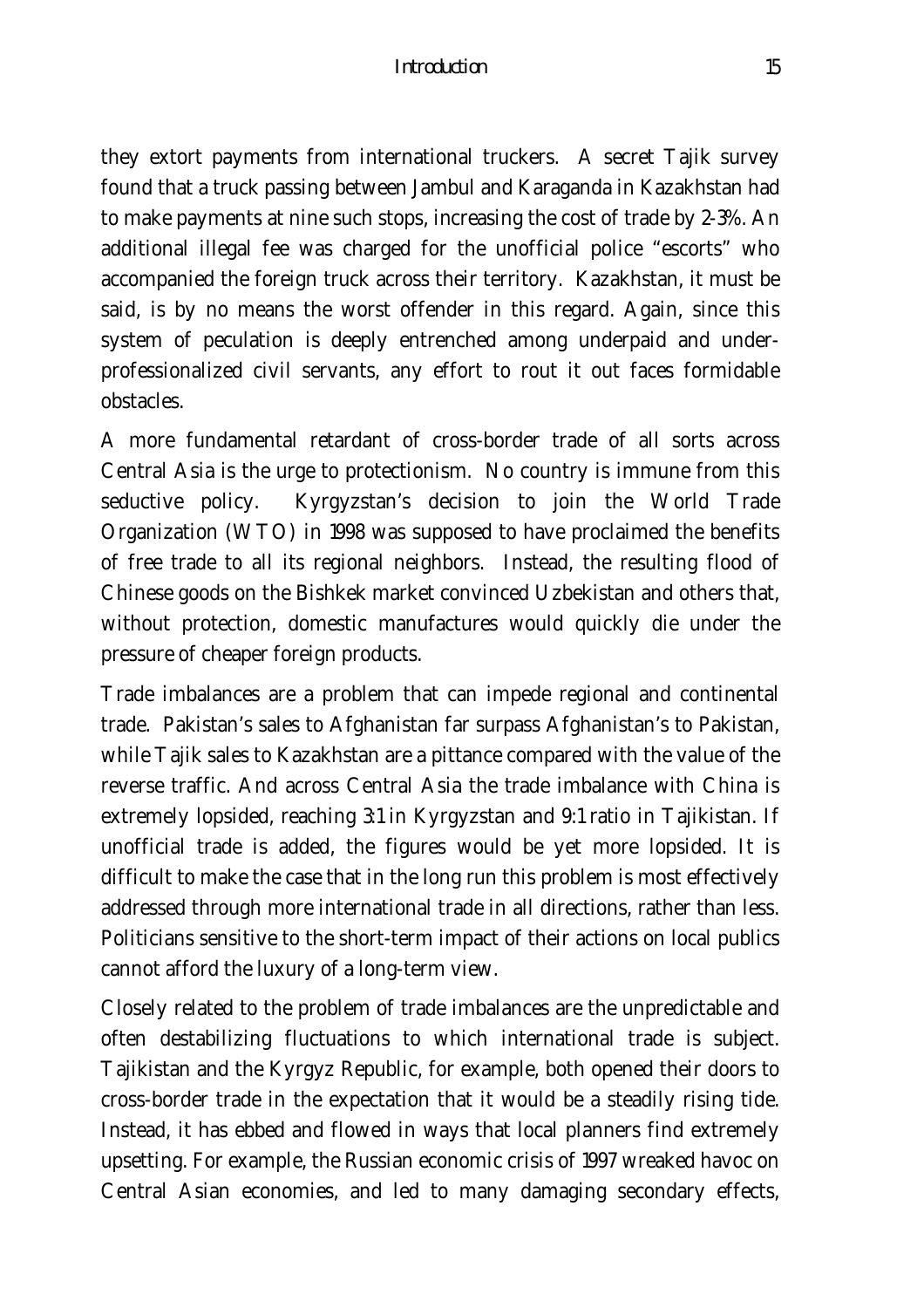including a 50% drop in imports of building materials and other critical products from Turkey.

These and other unwelcome consequences of cross-border trade have encouraged protectionist sentiment across the region. When the Soviet-era Dushanbe Cement plant finally went back into operation, Tajiks welcomed it as a chance to cut off cement imports from Uzbekistan and curtail the "mafias" associated with them. Felt even in the Kyrgyz Republic, a WTO member, protectionism has found its most sympathetic home in Turkmenistan and especially in Uzbekistan. Beginning in the mid-1990s Uzbekistan has pursued a policy of grain self-sufficiency, and in recent years has extended this protection to many consumer products. This has curtailed bilateral trade with China and, if continued, will equally discourage interchange with Europe, India, and Russia.

More serious, Uzbekistan's protectionist impulse has combined with the government's concerns over security threats arising from the territories of its neighbors to justify a strict border regimen that effectively thwarts trade throughout the region.

The inevitable response to such actions is for self-identified "global thinkers" to call for more reform in the countries of Greater Central Asia. While this may indeed be the most productive path, doubters in the region can point to much that feeds their skepticism. Bluntly, many "reforms" have brought unwelcome consequences.

The negative consequences of Kyrgyzstan's WTO entry have been noted. In the same spirit, many reformers call for Central Asian countries to join the Transports International Routiers (TIR) convention that governs continental road transport. China is currently working to do so and its neighbors to the West are under pressure to follow suit. Similar pressures come from Europe, and in due course will come from India, Turkey, and Iran---all with good reason. Cargos transported under TIR are exempt from customs inspection, which is essential if goods are ever to be transported smoothly between the great economies of western and eastern Eurasia. In fact, it is probably only the pressure of TIR that will cut back the present border delays that can ground a truck for up to a month.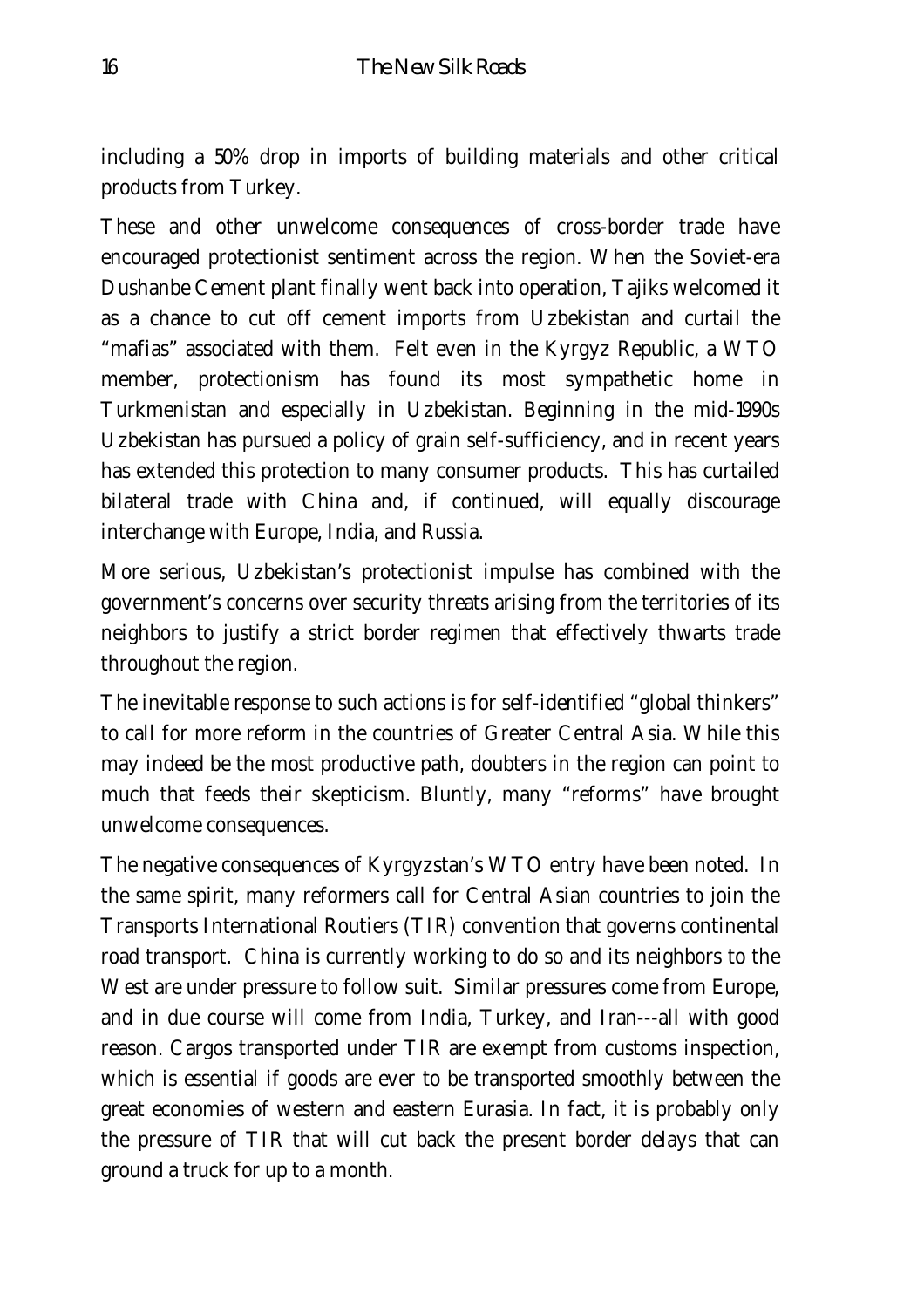Yet TIR costs money. Its strict emissions requirements will force the retirement of the entire Soviet and Russian-built truck fleet that is the backbone of Central Asian and even Afghan road transport. Vehicles meeting TIR standards are far more expensive---up to \$100,000 each, a figure that is far beyond the capacities of most Central Asian shippers. Until they gain access to credit for new trucks, this means that the very trucking firms which should benefit from their central position on the Eurasian continent may be sidelined as Chinese, European, and eventually Indian and Turkish truckers dominate the field.

Thanks to the bitter experience of the past, even proposals to establish customs unions and free trade zones are viewed in Central Asia with suspicion. The Economic Cooperation Organization (ECO) and Commonwealth of Independent States (CIS) both long championed free trade zones, but failed to overcome the skepticism of some of their members. More recently, Russia has promoted the Eurasian Economic Community (EAEC or EURASEC) as a customs union that would combine Russia, Belarus, Kazakhstan, the Kyrgyz Republic, Tajikistan, and Uzbekistan in a free trade zone. Kyrgyz experts, however, calculate that EURASEC will likely have a sharply adverse impact on their country and Tajikistan. The Asian Development Bank reached similar conclusions even for Kazakhstan which, it argues, would suffer a \$10 billion loss and slow-down in GDP growth if this project were to be implemented as planned.

Beyond these many practical issues inhibiting continental and regional trade in Central Asia are various political disputes that find expression at the region's border stations. For example, political tensions between Tajikistan and Uzbekistan have led to extremely slow border crossings between those countries. Many Kazakh, Russian and Uzbek shippers therefore choose to avoid these by proceeding instead through the Kyrgyz city of Osh and thence to Irkeshtam. Crossings along the Uzbek-Turkmen border are similarly slow. Chinese concerns over Islamic and secessionist activists have caused the processing of trucks at the border between Xinjiang and Pakistan atop the Karakuram Highway to slow nearly to a halt for long periods.

In spite of these persisting problems, political problems today are far less serious an impediment to continental and regional trade than a decade ago.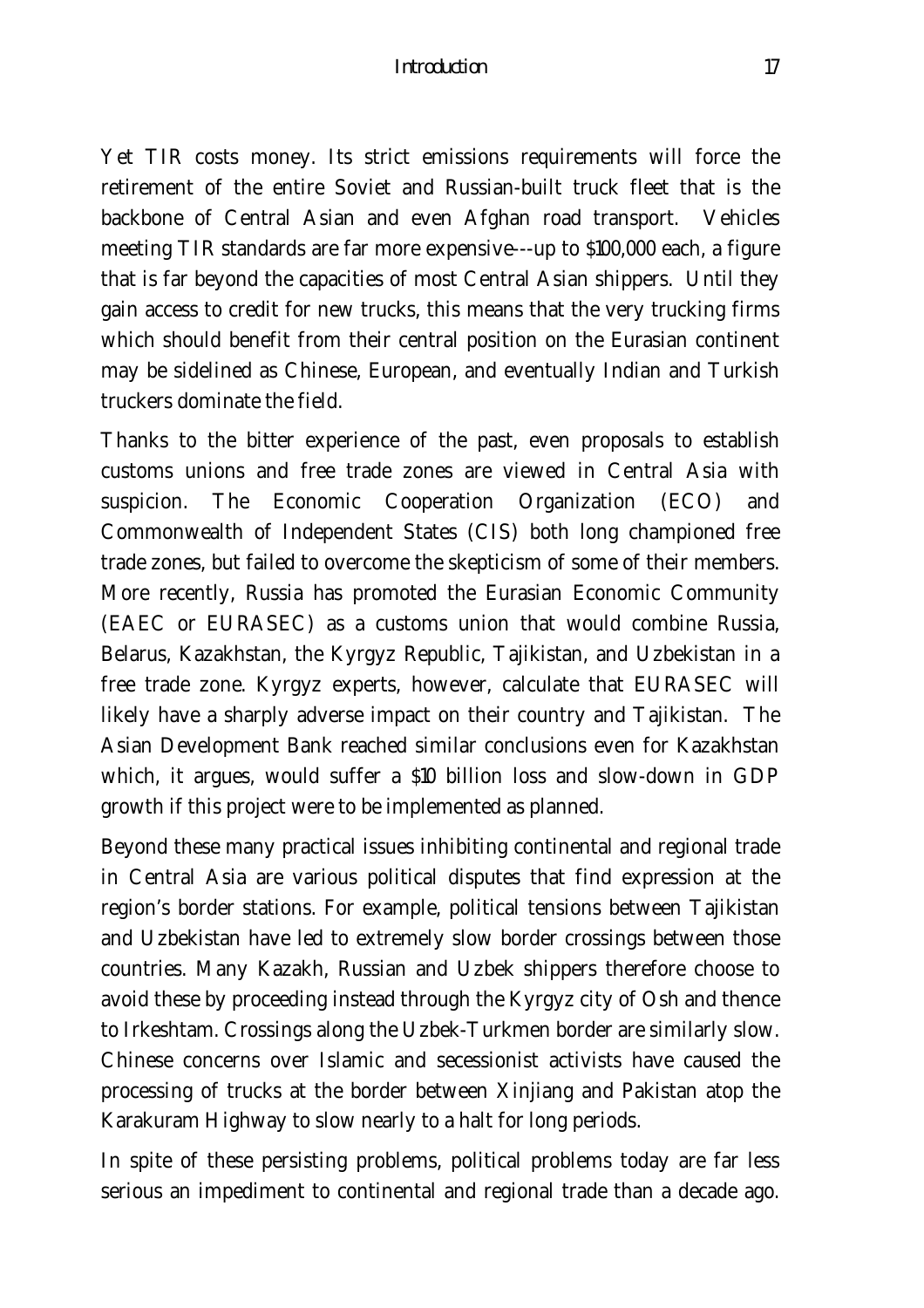Not only has China opened up its western border in way that encourages neighboring countries to do likewise, but Afghanistan, which had been an impassible barrier to both east-west and north-south transit headed towards Pakistan and the Indian sub-continent, has emerged with a normal government committed to expanding trade in every direction. This development has done more than anything since 1991 to raise hopes about the renewal of continental transport.

The great exception to this positive trend is the on-going conflict between India and Pakistan over Kashmir. It is above all for this reason that total two-way trade between India and Central Asia is a mere \$200 million, a pittance compared with Turkey's figure of \$2 billion, which itself reflects undertrading, or that Turkish imports from India are a mere \$1.2 billion. To appreciate the importance of this impediment, it is necessary to recall the region's history.

For 2,500 years trade between West and East meant trade between the Mediterranean world (including Europe) and both China and India. In many ways the Indian courts were more open to such interchange than their counterparts in China. The so-called "Silk Roads" headed equally to India and China. Even Marco Polo began his trip as if he was intending to go to India and only at some point three quarters of the way across Afghanistan did he take the left turn up the Vakhan Corridor towards China rather than continuing straight to the Indus valley.

Indians, unlike Chinese, participated actively in continental trade. Whereas Chinese left transport along the "Silk Roads" mainly to Central Asians and Persians, Indians themselves established mercantile centers in all the major cities of Greater Central Asia. Called "Hindus" but in actuality including both Hindus and Muslims, the Indian trading houses were among the bestorganized commercial presences throughout Central Asia, Iran, and even in the Caucasus.

In light of this, it is all the more astonishing that the reopening of Afghanistan did not unleash a flood of overland transit and trade extending clear across the Indian sub-continent to Southeast Asia and, in the West, to the Middle East, Europe, and Russia. But it did not, and the main reason has not been the many impediments discussed above, but the conflict over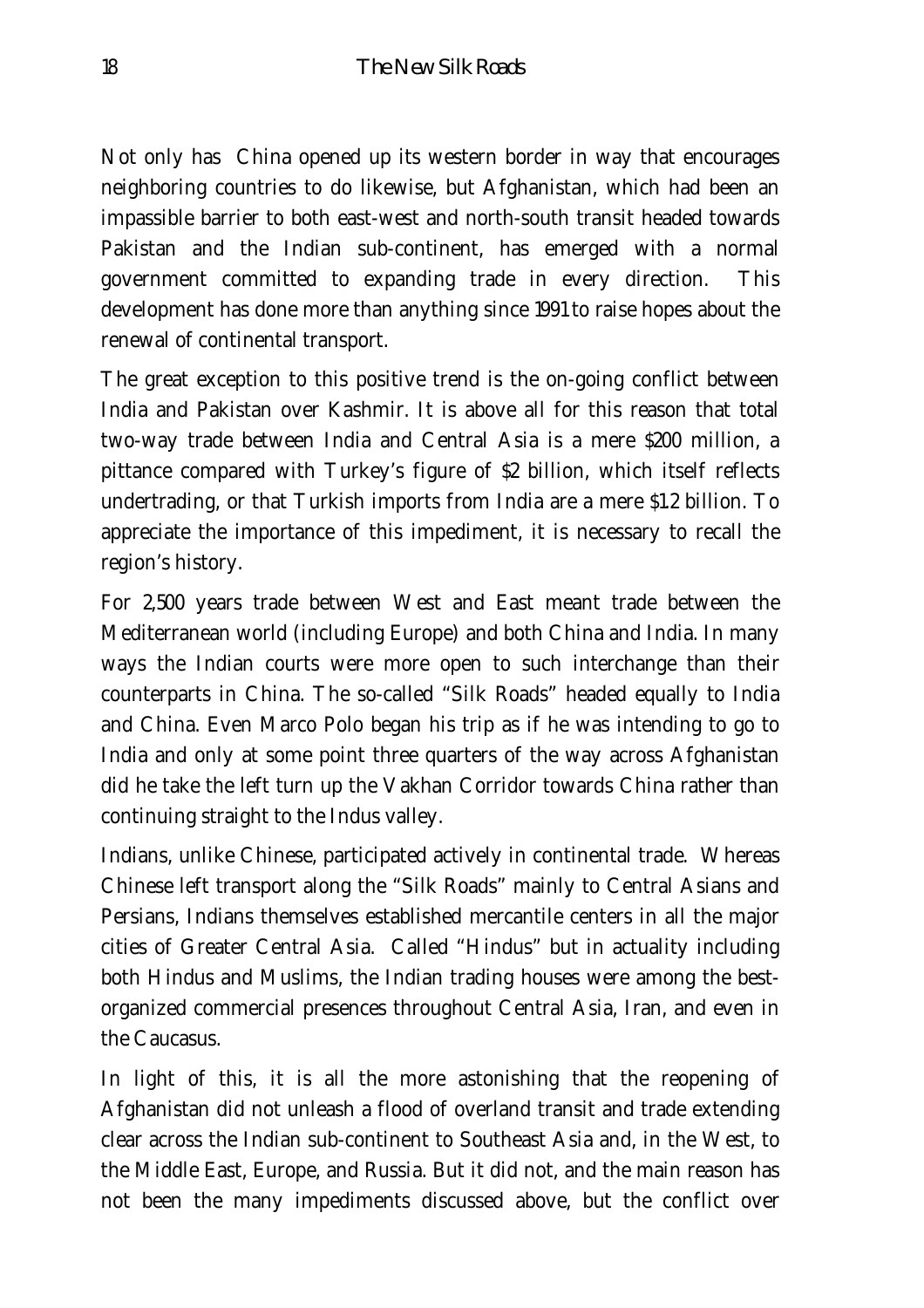Kashmir. Because of this, what should be one of the main trade corridors on earth does not function at all. The economic cost of this stand-off to both India and Pakistan is far greater than either country has acknowledged, for their calculations fail to include estimates of lost opportunities.

Gulshan Sachdeva, in his insightful paper on India, enumerates a number of positive developments that have occurred recently. Looking hopefully to the future, India has even set up bilateral trade commissions with all the countries of Central Asia. But when a series of terrorist bombs exploded in Bombay in 2006 were traced to activists from Kashmir, it understandably hardened India's resolve to address this issue before opening its western door to trade through Pakistan.

One thing is certain: when these trade portals are finally opened, both countries will begin a new era of land-based trade with the West and with China. While the scale of this activity may pale in comparison with the Indian economy as a whole, it will have a transforming effect on Pakistan, returning the Indus valley to the status of continental entrepot it enjoyed from the Mohanjo-Daro age four millennia ago. And the impact on all other countries on Eurasia will be equally great.

## "Undertrading" and Opportunity Cost

Economics being a practical field, it does not tend to dwell on what does not exist. Nonetheless, it acknowledges that in the modern world, certain levels of trade between neighboring countries can be considered "normal," the actual level being based on a series of economic performance indicators on the two countries in question. Those paired countries that fall under this norm can be said to be "undertrading." By any such measure, undertrading is the universal pathology of the economies of Greater Central Asia. Due to such undertrading, the ranking of trading partners among most countries of the region is the same today as fifteen years ago, just after the Soviet collapse. The papers in this volume are a record of this undertrading, and a kind of Linnean inventory of the forms that undertrading can take.

Economics also recognizes that every opportunity foregone is a cost incurred. This foregone benefit is called the "opportunity cost," and for many situations this cost can be estimated. We do not know the total volume of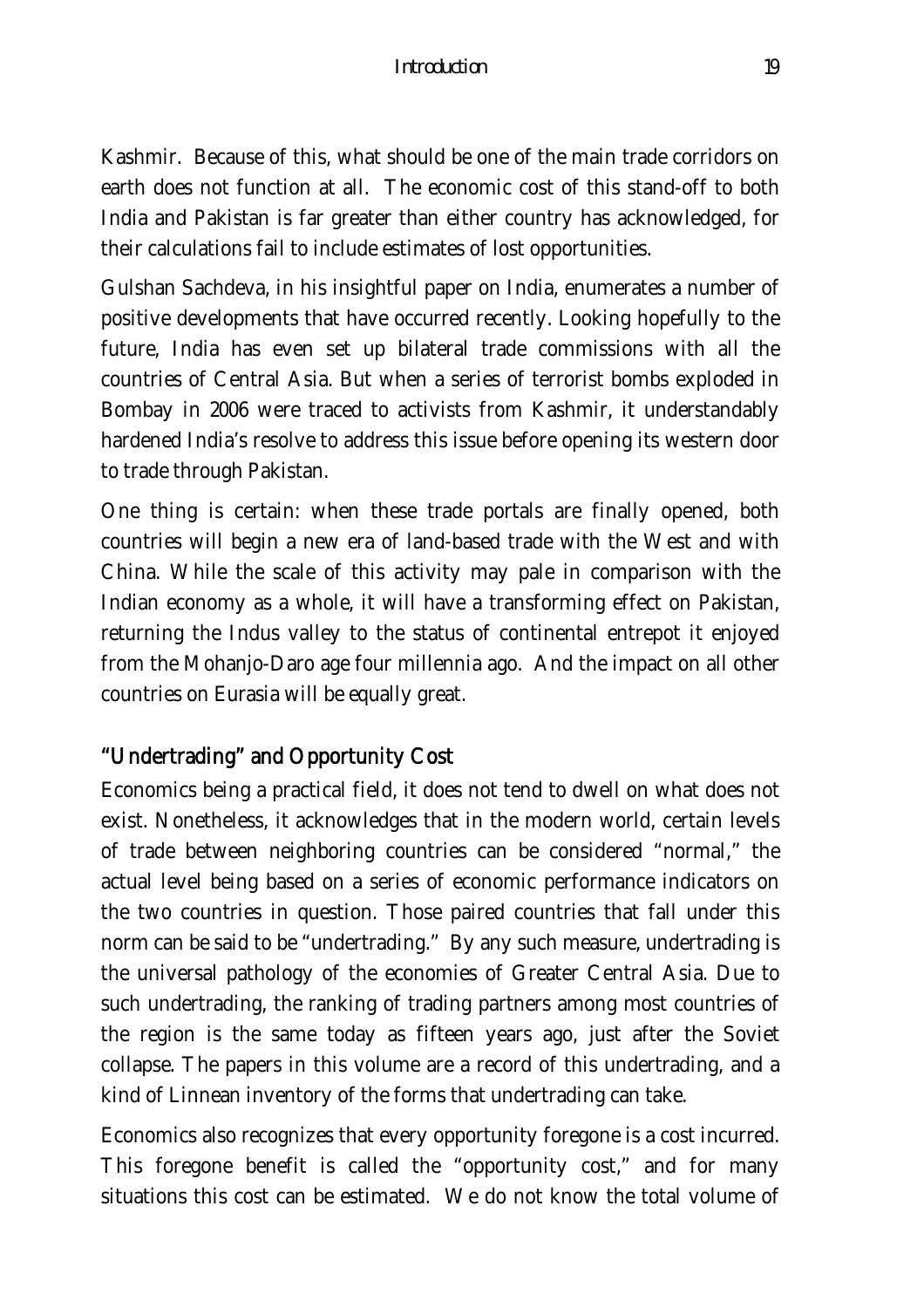undertrading across the many countries of Greater Central Asia. Hence we cannot calculate the opportunity cost that is foregone each year that the Eurasian states and their partners further afield fail to develop continental trade. However, it is clear that the opportunity cost is huge, an enormous figure for any country but a staggering sum for the emerging economies of Central Asia. More to the point, the sums involved are grossly incommensurate with the modest scale of the many practical problems that to date have impeded the development of this trade. One might reasonably argue that, with the exception of the Kashmir issue, all the various impediments would long since have been swept away if the bureaucrats responsible for them had ever paused to reckon the opportunity cost of inaction.

### What is Being Done?

What, if anything, is being done to narrow the yawning gap between reality and potential in continental trade across Eurasia? Had this issue been raised a mere decade ago the answer would have been "close to nothing." The Central Asian states had by 1996 launched and abandoned two different attempts to bring about a customs union. The Economic Cooperation Organization had set forth ringing goals but done nothing to achieve them, and the European Union had launched its TRACECA program with far more fanfare than action. Today the situation has changed dramatically for the better, as is evident from a quick review of the major emerging corridors of trade.

#### *East-West Transit*

East-West transit is on the eve of a boom. The opening of the Baku-Ceyhan pipeline and pressures by Russia's Gazprom on western consumers have revived prospects of gas and oil being shipped across the Caspian by pipeline. EU countries are finally acknowledging their strategic interest in the Caspian region and two EU presidencies, Finland and Slovenia, have proposed to translate that recognition into action. Kazakhstan has already committed to the trans-Caspian project, and Turkey is pushing its related Nakubo project to transfer energy onward to Austria and the heart of Europe.

Parallel with this, China and Kazakhstan are working on a major pipeline to transmit Kazakh gas to the heart of China, and both Uzbekistan and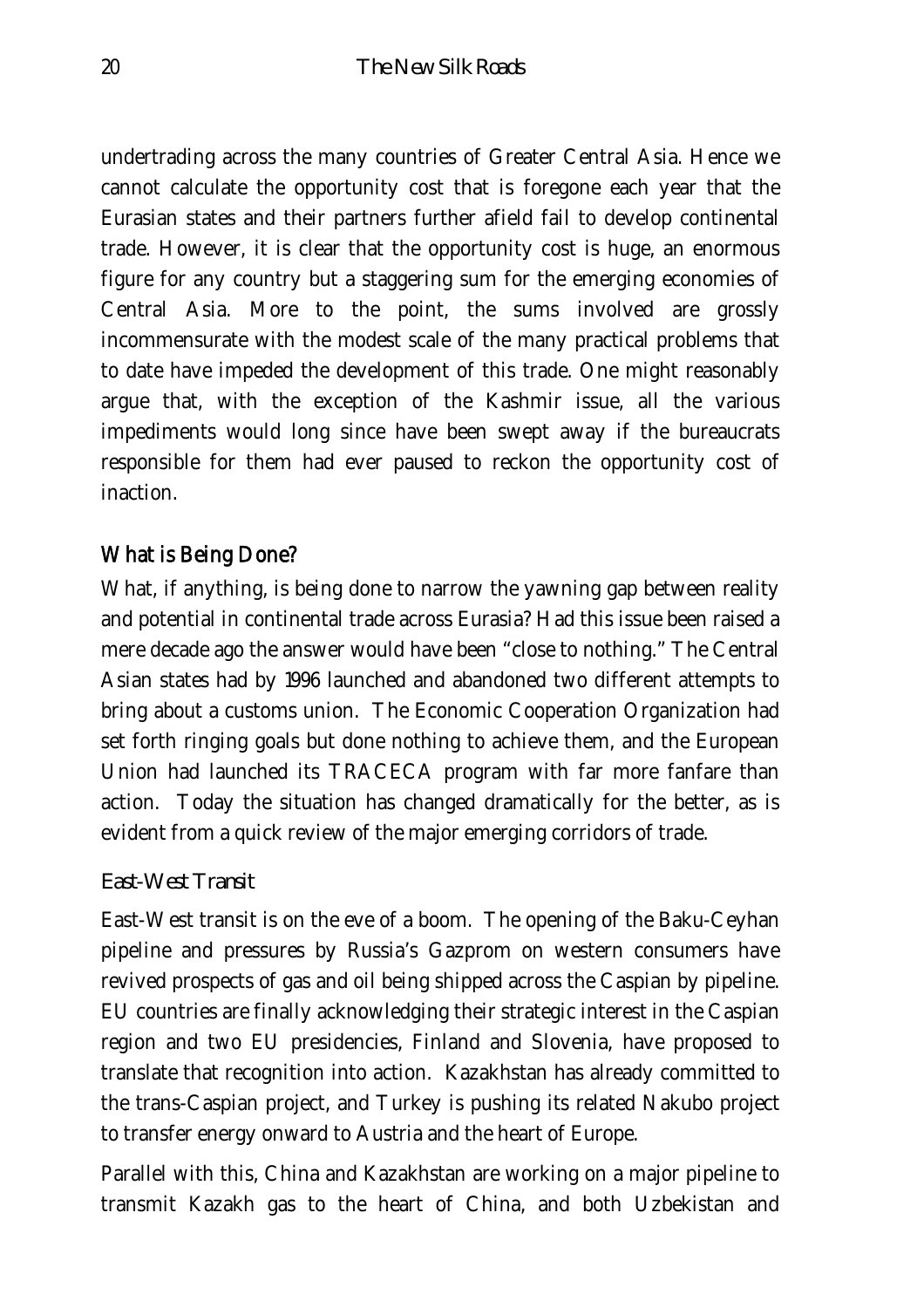Turkmenistan are also planning to send gas eastward to Xinjiang. The Kyrgyz Republic has found in neighboring China a new customer for electricity from its Toktogul hydroelectric plant. This activity has in turn revived plans for completing an East-West railroad from China to Europe via Central Asia and the Caucasus. This 7077 km. undertaking calls for an as yet unbuilt railroad across the breadth of Kazakhstan (or, as Tashkent would prefer, Uzbekistan), as well as a reconstructed rail line from Baku to Batumi or Poti on the Black Sea. A related project would link the above railroad at Tbilisi with the Turkish railhead at Kars, opening the possibility of direct rail shipment from China to Istanbul and beyond.

Ill-founded Armenian resistence to this phase of the project is holding up the link to Kars but is unlikely to prevail for long against an undertaking grounded in such powerful commercial logic. Meanwhile, old hopes for the construction of a Europe-Asian highway through Central Asia are being pushed from both ends of the Eurasian continent. While progress has been slow, the unacknowledged but real competition between Uzbekistan and Kazakhstan to serve as the Central Asian link of this project attests to the growing expectation that it will be realized.

Absent so far is any comprehensive plan for more southerly east-west railroads and highways from the Middle East to India. Political problems plague such a project at both ends (the Iran-Iraq border and Kashmir) and in the middle (blockades against Iran). The only concrete proposal utilizing this southern route was for a gas pipeline from Iran to India via Pakistan. Announced with much publicity in 2006, this project has been judged unfundable and appears to be stillborn.

### *North-South Transit*

For many years, both of the two main projects for north-south transport across the belt of the Eurasian continent deliberately avoided Afghanistan. Historically, the first of these was China's plan to build a highway connecting its western province of Xinjiang and the Arabian Sea via Pakistan's Indus valley and Islamabad. The Karakuram Highway was built over twenty years beginning after the Soviet-Chinese conflict of the 1960s. After years of neglect, the deeply rutted roadway of the Pakistani section of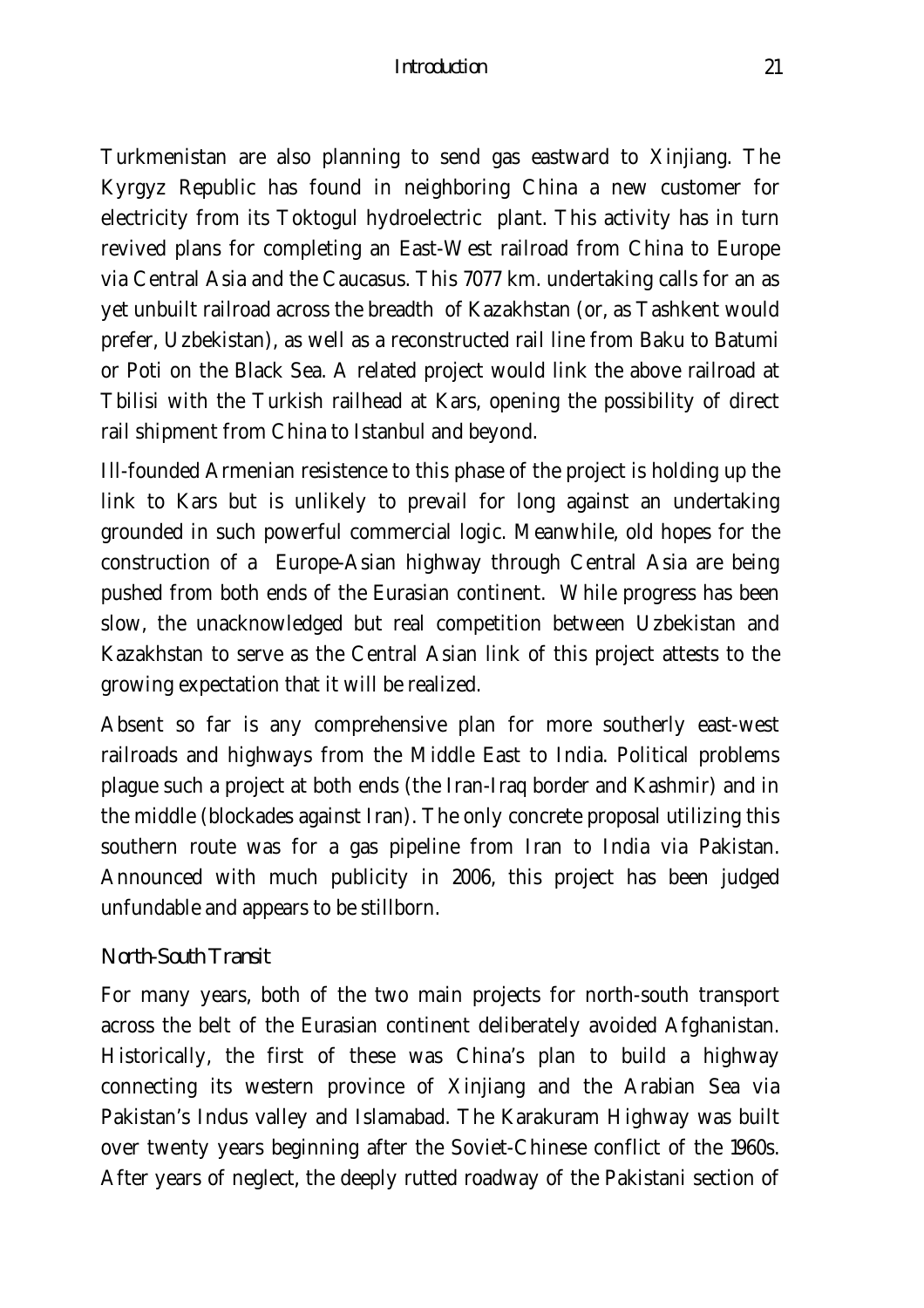the highway is being reconstructed and extended southward. Its terminus is the new Pakistani port at Gwadar, which is being built with Chinese support.

The second of these is Russia's scheme to build a a road and railroad connection between Russia and the Persian Gulf, crosses Kazakhstan, Turkmenistan, and Iran, culminating at the port of Chahbahar. India has joined as a sponsor, and many other countries have associated themselves with the project, officially called the International North-South Transport Corridor. Related north-south routes are the railroad being built by Azerbaijan, Iran, and Russia across Azerbaijan and Russia's large investment in its Volga/Caspian port of Astrakhan.

These two projects are both complementary and competitive with one another. The opening of Afghanistan has increased the competitive element, for both Chahbahar and Gwadar aspire to become the main southern port for Central Asia as a whole and for routes crossing Afghanistan. There is surely a place for both, however, since geography favors Chahbahar for shipments to the Gulf states and Africa, and Gwadar as the main port leading to India and southeast Asia. The fact that India has invested in Chahbahar even though the shortest route to Central Asia and the West would be through Gwadar or Karachi testifies further to the opportunity cost of the conflict over Kashmir.

Since these projects were inaugurated, Afghanistan has opened up to transit trade, leading to a rush of interest in more traditional routes through Uzbekistan, Tajikistan, and Turkmenistan. Usually grouped under the heading "north-south routes," these are also continuations of transport corridors beginning in both Europe and China. The principal routes today, as in the past, cross the Panzh River either through Termez in Uzbekistan, where the Soviet era bridge remains, or at the Tajik-Afghan border, where the United States has costructed a new bridge. New tunnels speed transport northward on the route acrosss Tajikistan, while an alternative highway is now open to the northeast to China via Khorog and the Kulma Pass. Since the processing of shipments on the Uzbek-Tajik border is slowed by political blockage, much of the traffic north to Kazakhstan and Russia has shifted eastward through Khorog and Osh to Bishkek, or westward through Uzbekistan.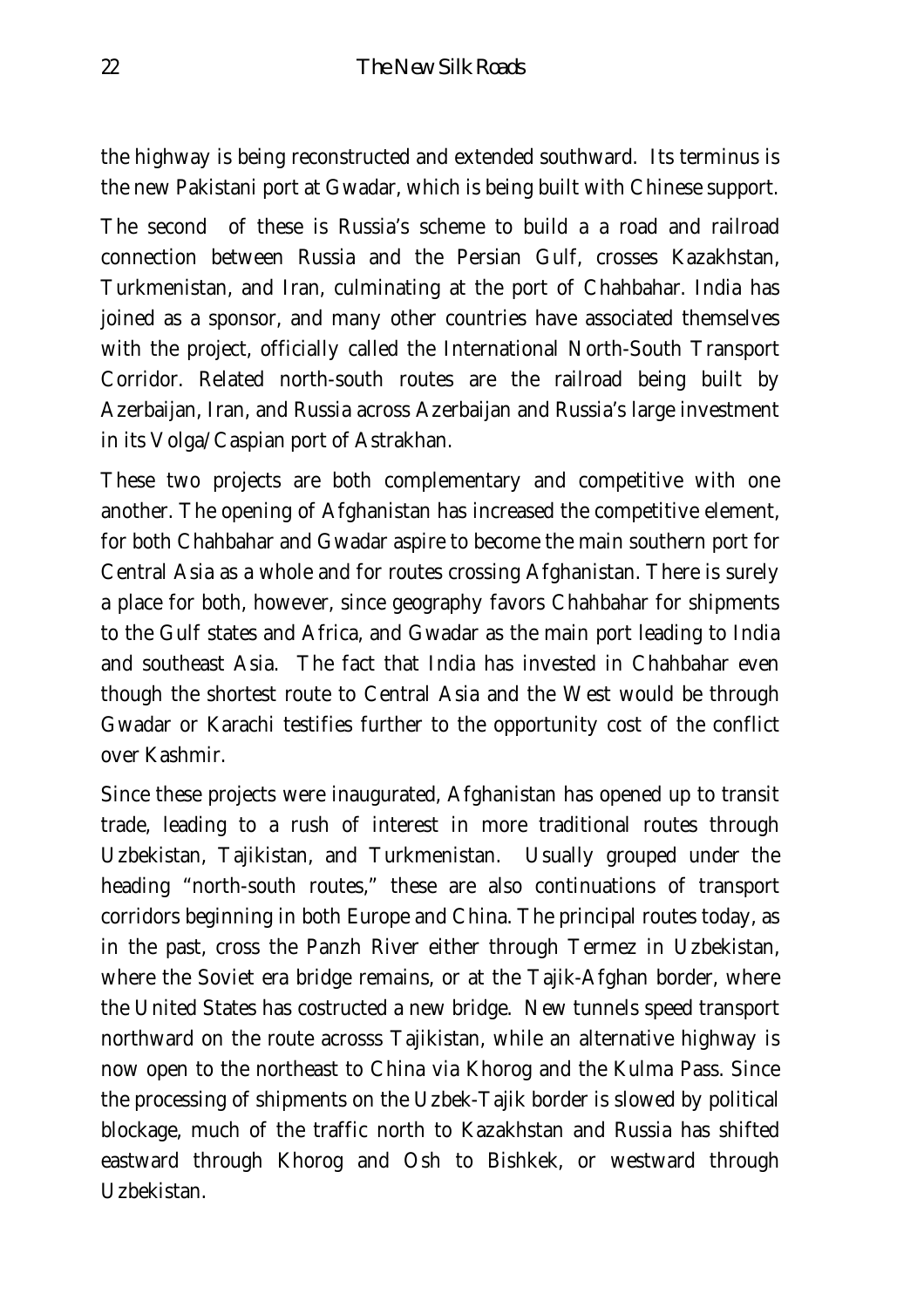Further routes from Afghanistan run directly west from Herat to Mashad in Iran via a highway newly reconstructed by Iran, or northwest to Turkmenistan. India has financed the construction of a southwestern road connecting the Afghan Ring Road with the new port at Chahbahar, but the analogous southeastern link between the Ring Road and the new port at Gwadar in Pakistan is being held up by political disputes between Pakistan and Afghanistan. The continuing failure of Pakistan to reach accord on this project will effectively cancel out the large investment which that country and China have made in the facilities at the new port.

The same political stand-off between Pakistan and Afghanistan that is holding back this project is thwarting the rapid expansion of transport over existing roads through Afghanistan. A Pakistani trucking company with links to the military long prevented Afghan drivers from delivering goods to the Karachi port. Afghanistan, citing drug smuggling and tax evasion, prevents Pakistani drivers from passing through Afghanistan. The result is a bizarre system of off-loading and on-loading at the Afghan borders that costs both countries an estimated 5% of the value of products shipped. Interestingly, truckers themselves are cooperating effectively even when their governments are not!

Whatever the timing of the above north-south corridors through Afghanistan, it is probable that in time all of them will be built. Support from the Asia Development Bank, Islamic Development Bank, World Bank, India, Iran, Japan, Kuwait, and Pakistan, as well as Tajikistan, Turkmenistan, and Uzbekistan, makes this outcome more than likely.

These highway corridors are not yet being supplemented by any planned rail line across Afghanistan. The absence of such a project leaves a significant gap in an otherwise rapidly developing transport system. Such a project has not yet been taken up by the Central-South Asian Transport and Trade Forum (CSATTF), an ADB-assisted entity for exchanging information on new transport corridors across Central and South Asia. However, the construction of a much-discussed gas pipeline from Turkmenistan across Afghanistan to Pakistan and eventually India could provide the necessary stimulus for constructing a rail corridor as well.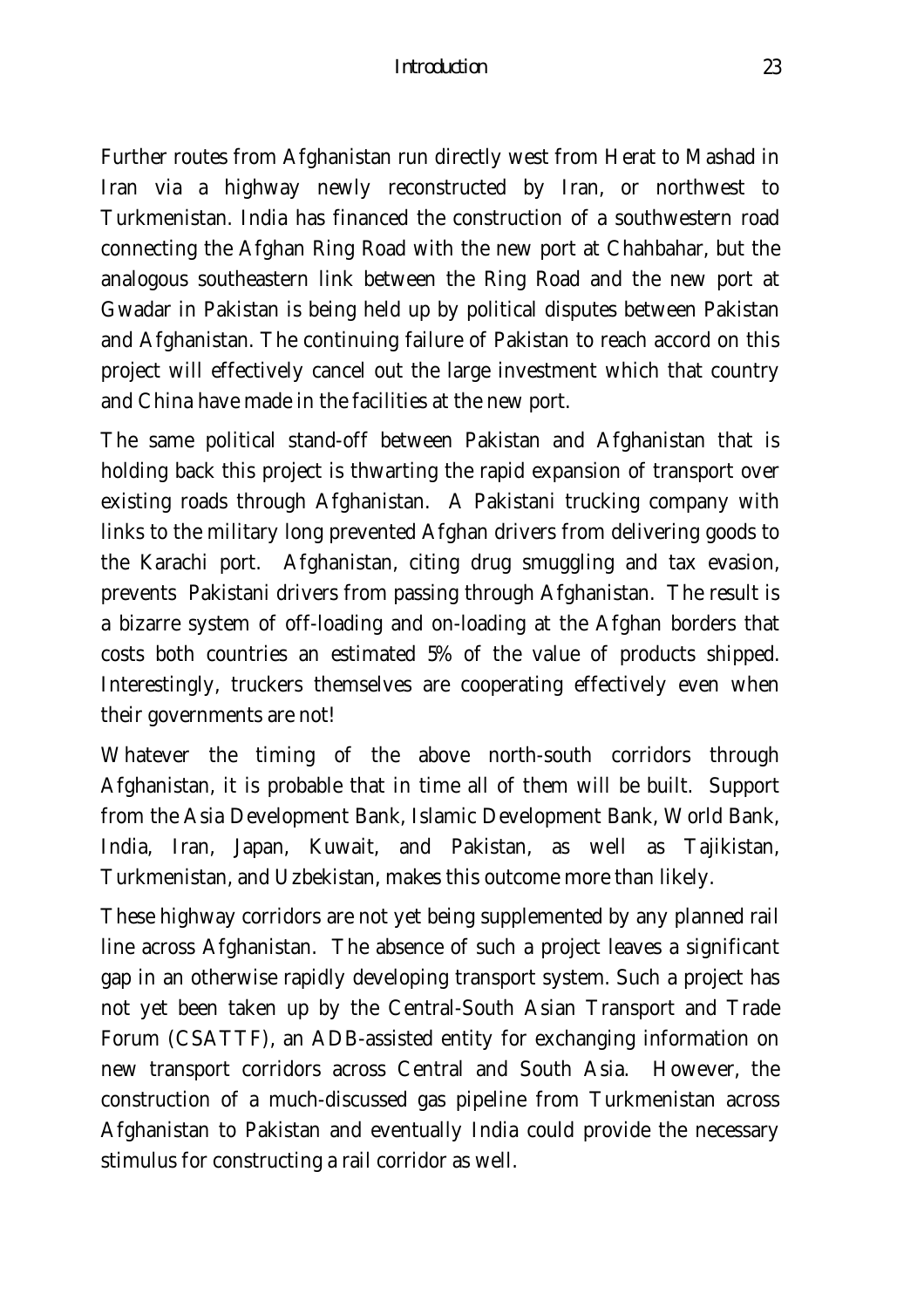The 1,700 km. trans-Afghan gas pipeline project was stuck in limbo while a new government was being formed in Kabul but is now under active consideration once more, this time with strong support from the ADB. The Turkmen government claims that studies it has commissioned from an American firm lay to rest accusations by Russia's Gazprom that southeastern Turkmenistan lacked the gas to justify such a project. Moreover, India, having earlier been committed to the Iran-Pakistan-India route mentioned above, has not only joined the project but proposed that it be expanded to include an oil pipeline as well.

Yet another emerging north-south transport corridor are the long electric lines that will bring hydroelectric power from Tajikistan to Afghanistan and on to Pakistan. Built with American assistance, these lines will provide a much-needed income stream to the Tajik government. It remains to be seen whether and how the Kyrgyz Republic and Uzbekistan will join in this emerging industry. Turkmenistan, though, is already sending electric power across the border to Afghanistan.

The fact that India bid (albeit unsuccessfully, losing out to China) for Kazakhstan's Petrokazakhstan firm indicates that one way or another India is determined to import gas and oil from the Central Asian region in the coming years.

However, this, too, remains subject to the unresolved Kashmir problem. Until this "Rubic's cube" is either solved or Pakistan and India are willing to segregate the transport of goods and energy across their common border from their outstanding unresolved issues, the obstacle will remain. As noted earlier, the negative effects of this blockage are to be felt clear to Europe and China.

## Does the Necessary National and International Resolve Exist?

The establishment of Eurasia-wide corridors for transport and trade involves a bewildering array of separate projects, many of them linked to one another in sequences that are by no means obvious. In the words of Robert S. Deutsch, the American official responsible for fostering transport across Greater Central Asia,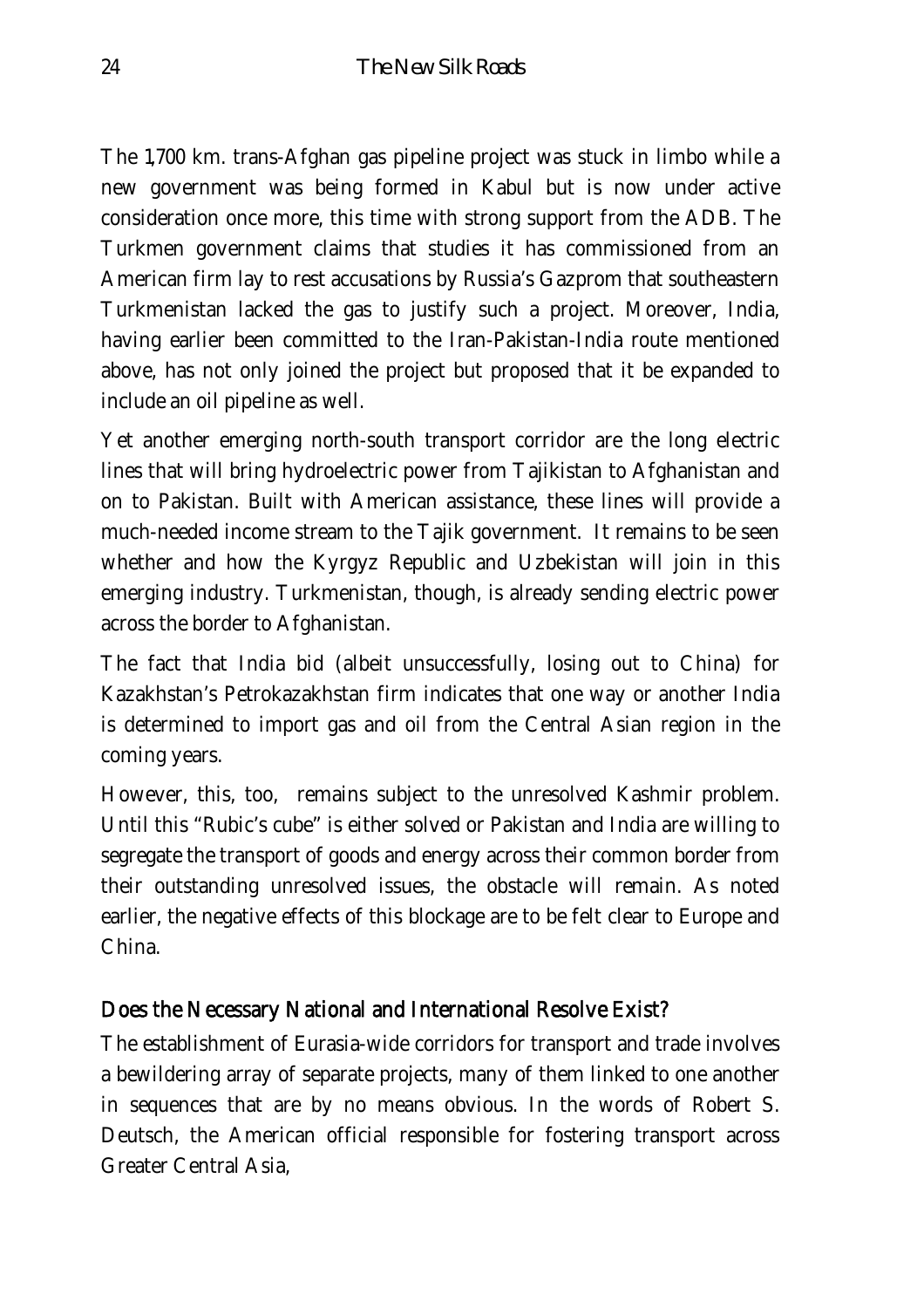"There are many eggs and many chickens." During the 1990s, the opening of Central Asian trade routes was seen principally as a regional affair and therefore left mainly to the countries themselves to achieve. Not only did they fail to do so, but they allowed many old Soviet-era routes and corridors to fall into decay. Today this is generally understood to be a global project, requiring close cooperation among regional states and between those states and the world's major economic powers and financial institutions. However, all of these countries and institutions face other concerns besides reopening the "Silk Roads" of Greater Central Asia. It is therefore pertinent to ask, "Does there exist the political will that will be required to reopen continental trade across Eurasia?"

Any answer to this question must begin with the regional states themselves. Surveying governments across Central Asia, Afghanistan and the Caucasus, it is clear that their understanding of the issues has increased enormously, as has their level of interest in addressing them. Basic geopolitical concepts have begun to shift as Soviet borders fade into history and new relationships based on economic and geographical reality begin to emerge. It would be too optimistic to claim that regional leaders adequately understand the opportunity cost of inaction, but they are increasingly aware that progress in this area will produce measurable gains for their countries. At the same time, all of the local interests that have thwarted continental trade in the past are still present and must be faced.

The country that has come furthest in championing continental trade across Greater Central Asia is Kazakhstan, which is now the clear regional leader in this regard. By promoting the International Transport Consortium and a Common Transport Policy it hopes to bring about a united regional voice on the modernization of transportation infrastructure and to coordinate that voice with all Eurasian powers.

Overall, regional leaders are ready to act on transport and trade if other leaders do so, and if they are backed up by major powers and international organizations. Even Uzbekistan, with its history of protectionism, may be ready for change, since its policy of autarky has failed to sustain the GDP gains that were achieved throughout the 1990s. But this will happen only when the international environment makes change unavoidable.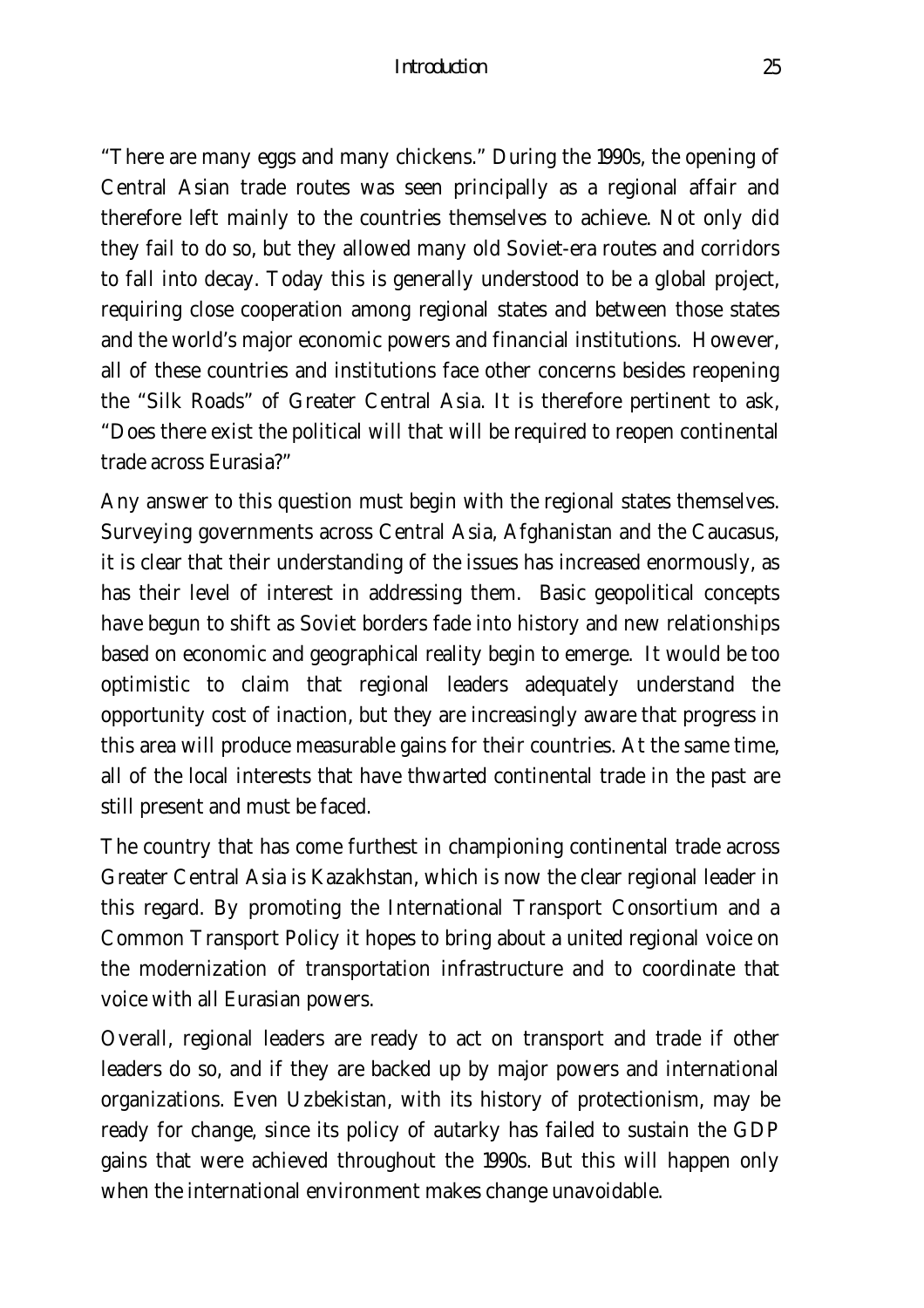What, then, of the main Eurasian economic powers whose economies will drive the growth of transport and trade along the emerging corridors? Do they grasp the potential and are they translating that understanding into constructive programs?

China, for one, clearly perceives the importance of continental trade and has moved in a purposeful manner to promote it. Its main failure to date is to drive its Gwadar project to completion and to engage Pakistan in the development of access roads from central Pakistan and Afghanistan.

Russia, too, perceives the trend towards continental trade and has moved decisively on two fronts: first, to oppose all east-west transport routes (roads, railroads, and energy) not running through its own territory, and, second, to promote its own North-South corridor to Iran while at the same time discouraging former Soviet states of Central Asia and Afghanistan from opening direct links with Pakistan and India. On the first front Moscow has largely failed, while its North-South link is fast becoming a reality, with some twenty nations now committed to participate. Meanwhile, Russia has been unable to slow the formation of transport ties between India, Pakistan, Afghanistan and Central Asia.

For a decade the European Union's commitment to continental trade was more rhetorical than operation. Now that it recognizes that its interests are clearly at stake in the Caspian energy sector, it is working to find a new role for itself. Cooperation with the United States in this area looks more likely than ever, and holds much promise.

India, a late-comer to these issues, is running hard to catch up, having signed bi-lateral agreements with all regional countries in support of regional and continental trade. For the time being, India is supporting Russia's northsouth corridor but in the long run its interests in road, rail, and energy transport clearly lie with the more direct routes across Pakistan and Afghanistan. These corridors, however, remain hostage to the on-going disagreements with Pakistan over Kashmir.

Japan has demonstrated a subtle understanding of the economic and geopolitical issues relating to continental transport and trade and has moved deftly to advance its interests in this area. Japan has sponsored major road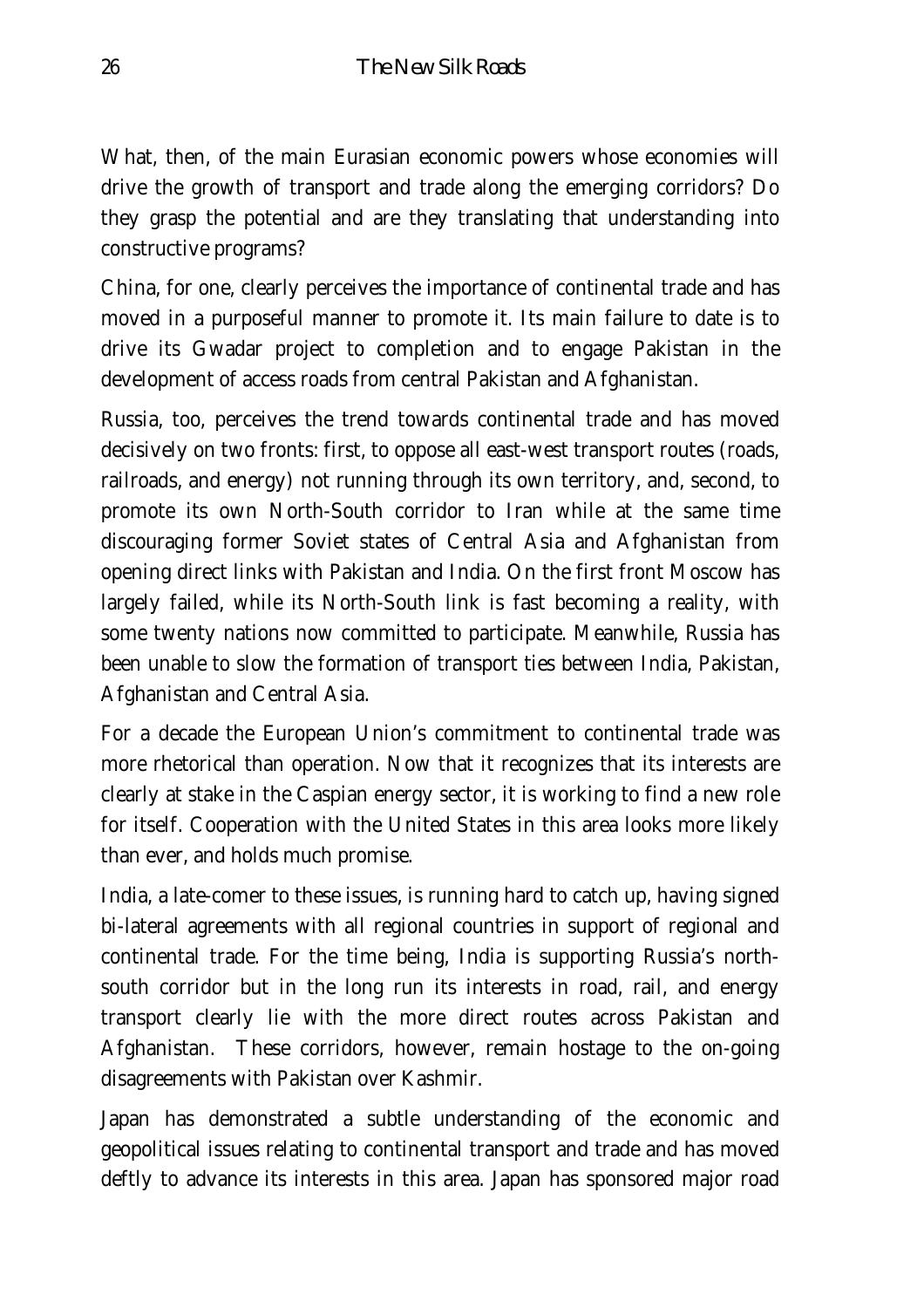construction projects in Afghanistan and developed its "Japan Plus Central Asia" initiative as a forum for addressing future joint activities in trade and transport, as well as other areas.

During the 1990s the United States concentrated mainly on intra-regional trade in Central Asia. With its decisive intervention in Afghanistan, however, it opened the door to continental trade. After first insisting that its interests in the region were confined to its anti-terrorism project and were therefore temporary, it then acknowledged its long-term interests there. This is affirmed by Congress in a new Silk Road II Act and has been given institutional reality by the reorganization of the State Department to bring Central and South Asia together under a new combined bureau and by the appointment of a special ambassador for transport and trade issues in Central Asia and Afghanistan. U.S. assistance has been crucial in major infrastructure projects in Afghanistan and Tajikistan.

No less than the major countries, international agencies and financial institutions play a central role in advancing a continental trade regimen across Greater Central Asia. Funded by national governments, these bodies are able to stand above national interest in a way that is difficult, if not impossible, for their sponsors.

Among international agencies, none has come close to the Asia Development Bank in its clear and sustained grasp of the issues affecting continental trade and in the range and effectiveness of its programs to address them. Sponsored mainly by Japan, the ADB has founded the six-nation Central Asia Regional Economic Cooperation (CAREC) and within CAREC a Trade Facilitation Program that is working to develop a common systems of customs across Greater Central Asia. Agreements signed by the participating countries will, if implemented, bring about the standardization and simplification of customs practices.

The World Bank has carried out important research on the status and prospects for regional trade within Central Asia. Its many programs emphasize more the revitalization of important infrastructure and trade links with the Russia that lapsed after 1991 than the creation *de novo* of new continental corridors, yet its field of vision has steadily broadened to embrace longer routes as well.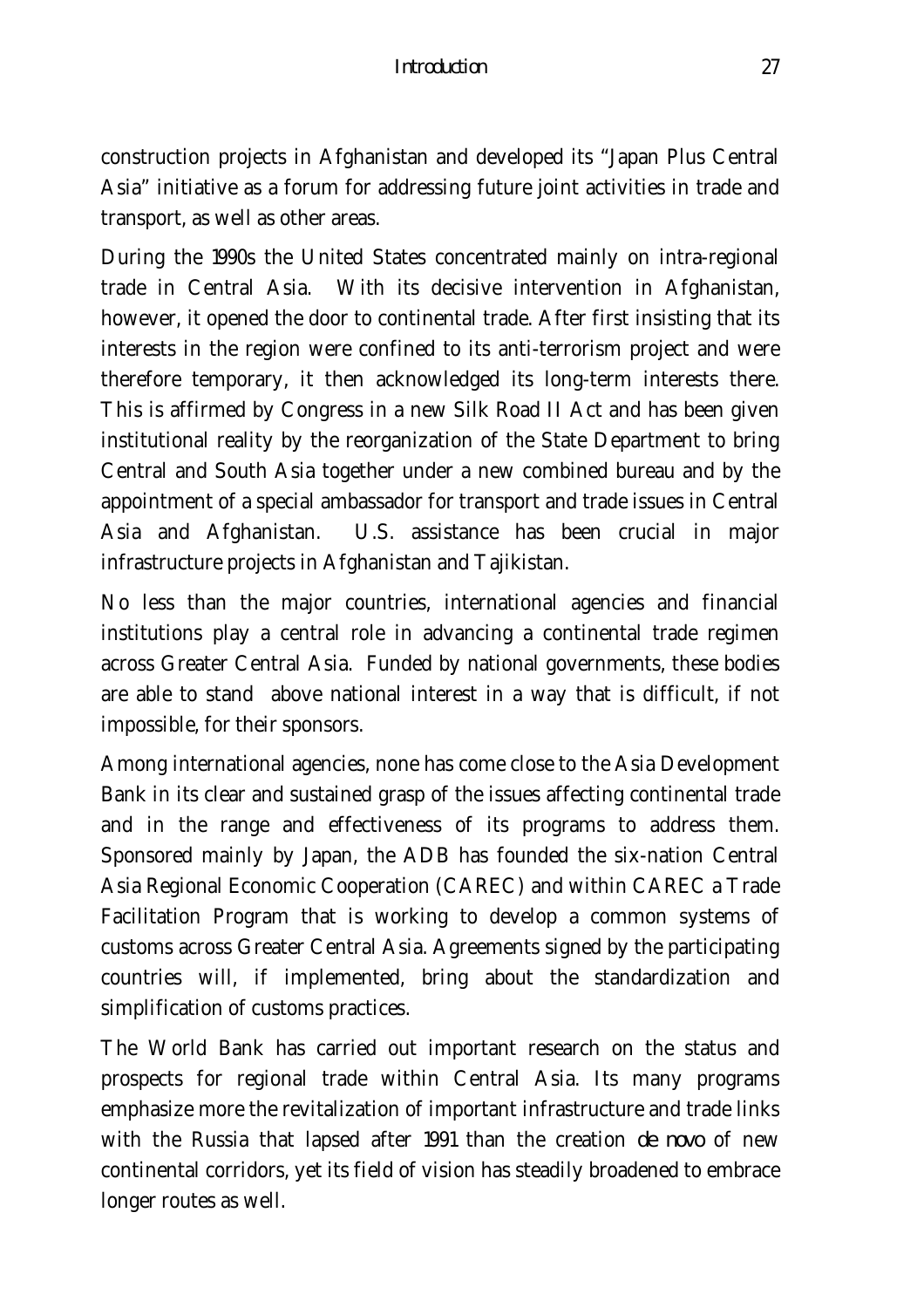The World Trade Organization is arguably the single most important framework organization for the countries of Central Asia and their prospective continental trading partners. China's accession and Russia's likely future accession leaves Central Asian countries (other than Kyrgyzstan, which joined in 1998) isolated as non–members between four major poles of members, China, Europe, India, and Russia. As Sanat Kushkumbaev states in his chapter on Kazakhstan, "WTO membership will provide a base to these countries to establish a realistic mechanism to overcome their trade related problems."

Until recently, the South Asian Association for Regional Cooperation (SAARC) has been oriented towards trade from India to Southeast Asia rather than towards Afghanistan and the North. When SAARC approved Afghanistan for membership in 2005 the organization became a significant presence in the promotion of continental trade, not least through its 2004 Agreement on South Asia Free Trade Area (SAFTA). As Gulshan Sachdeva observes in his paper, "Afghanistan's membership to SAARC has the potential to fundamentally change and rejuvenate regional economic linkages between the South Asian and greater Central Asian regions."

The Economic Cooperation Organization is an old organization (founded 1985) that has expanded to include all countries of Central Asia, along with Afghanistan, Iran, Pakistan, and Turkey. As such, it has important longterm prospects for playing a role in the opening of a southern east-west route from Turkey to India across Iran, Afghanistan and Pakistan, as well as in the improvement of Central Asian links across Afghanistan and Turkmenistan to Iran. To now, though, ECO has been a passive force, impeded by internal organizational issues and regional politics from fulfilling this larger mission.

The Eurasian Economic Community initiated by Russia and involving four states of Central Asia (Kazakhstan, the Kyrgyz Republic, Tajikistan and Uzbekistan) along with Belarus, is the economic successor to the Commonwealth of Independent States, and also to the locally-based Central Asian Economic Community, which it absorbed. Besides the likelihood that the implementation of its programs might harm the Central Asian economies, it is not clear that this project can survive the entry of member states into the WTO. Under any circumstances, its rise leaves open the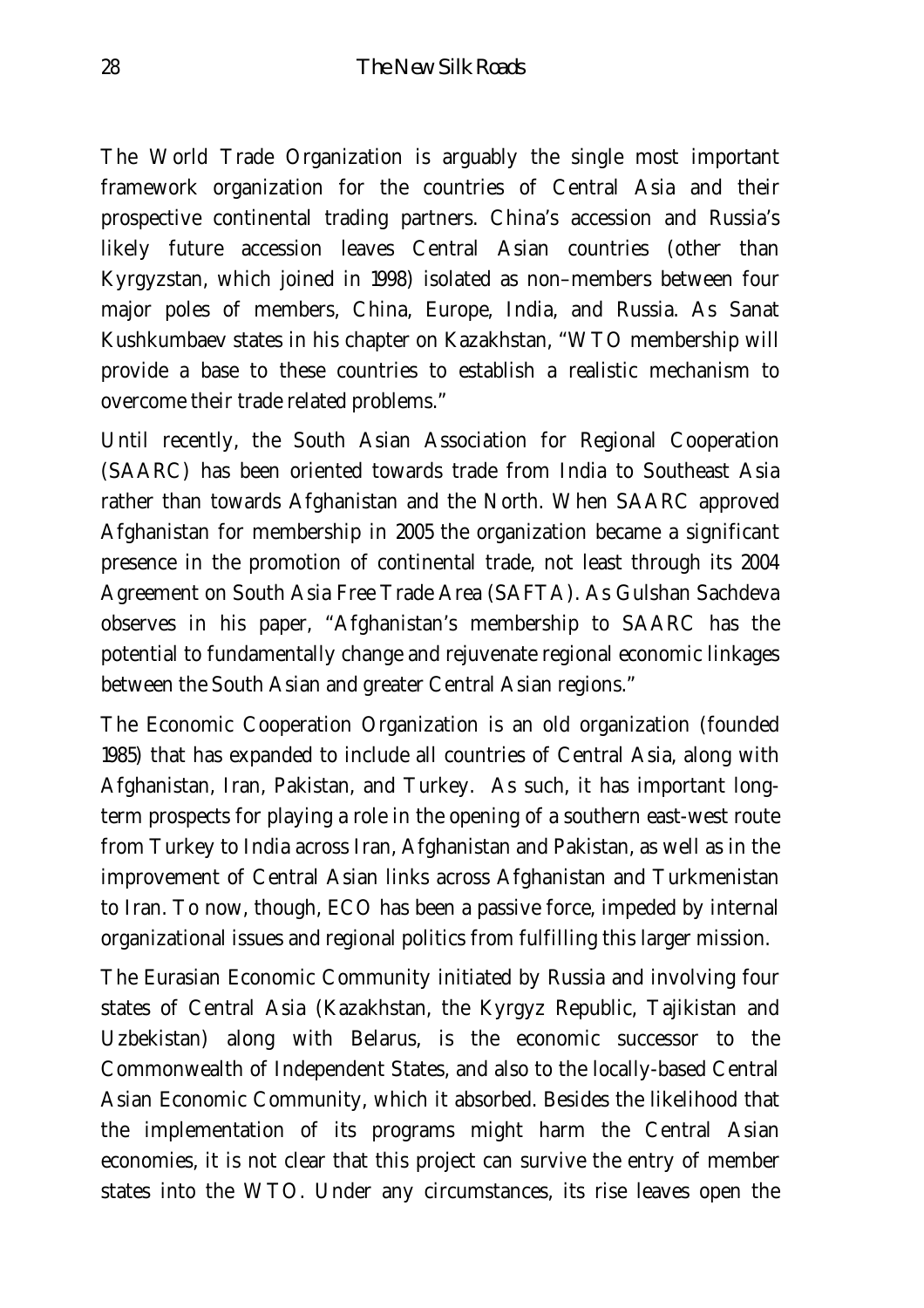possibility of Central Asian governments establishing a purely Central Asian economic organization, for which the presidents of both Kazakhstan and Uzbekistan have called.

The Shanghai Cooperation Organization began in 2001 with a focus on security issues but has since broadened its purview to include transport and trade. At the same time it has expanded its original membership to include Uzbekistan, with Afghanistan, Iran, and Pakistan as possible future additions. While SCO can certainly play a constructive role in improving the basis for continental transport, it remains unclear what its specific mission in this sphere might be, given the existing high level of activity of its chief sponsors, China and Russia, and the plethora of other entities already active.

The Organization of Security and Cooperation in Europe may seem an unlikely player in transportation and trade issues in Greater Central Asia. Nonetheless, it has hosted successful conferences in Dushanbe and Istanbul on continental trade and intends to use its convening power further to promote investment and transport.

Finally, the United Nations figures at least marginally in the skein of institutions fostering continental interchange across Eurasia. In 2003 it organized a major conference of landlocked developing countries in Almaty, Kazakhstan, at which ministers and experts from seventy five countries adopted an "Almaty Action Plan." The aims of this document are expansive, embracing infrastructure, the simplification of trade, and technical assistance. More important in the long run is the UN's active role (through the United Nations Drug Control Program) in the struggle against illegal trafficking in narcotics. Since drug trafficking remains the one Central Asian industry besides oil and gas that is thoroughly integrated on a continental basis, and since it is also the region's most lucrative export (even though the profits mainly go elsewhere), the UN's paramount role in fighting it is all the more critical.

# **Conclusion**

These many states and diverse international institutions are but a sampling of the many entities actively involved in the development of continental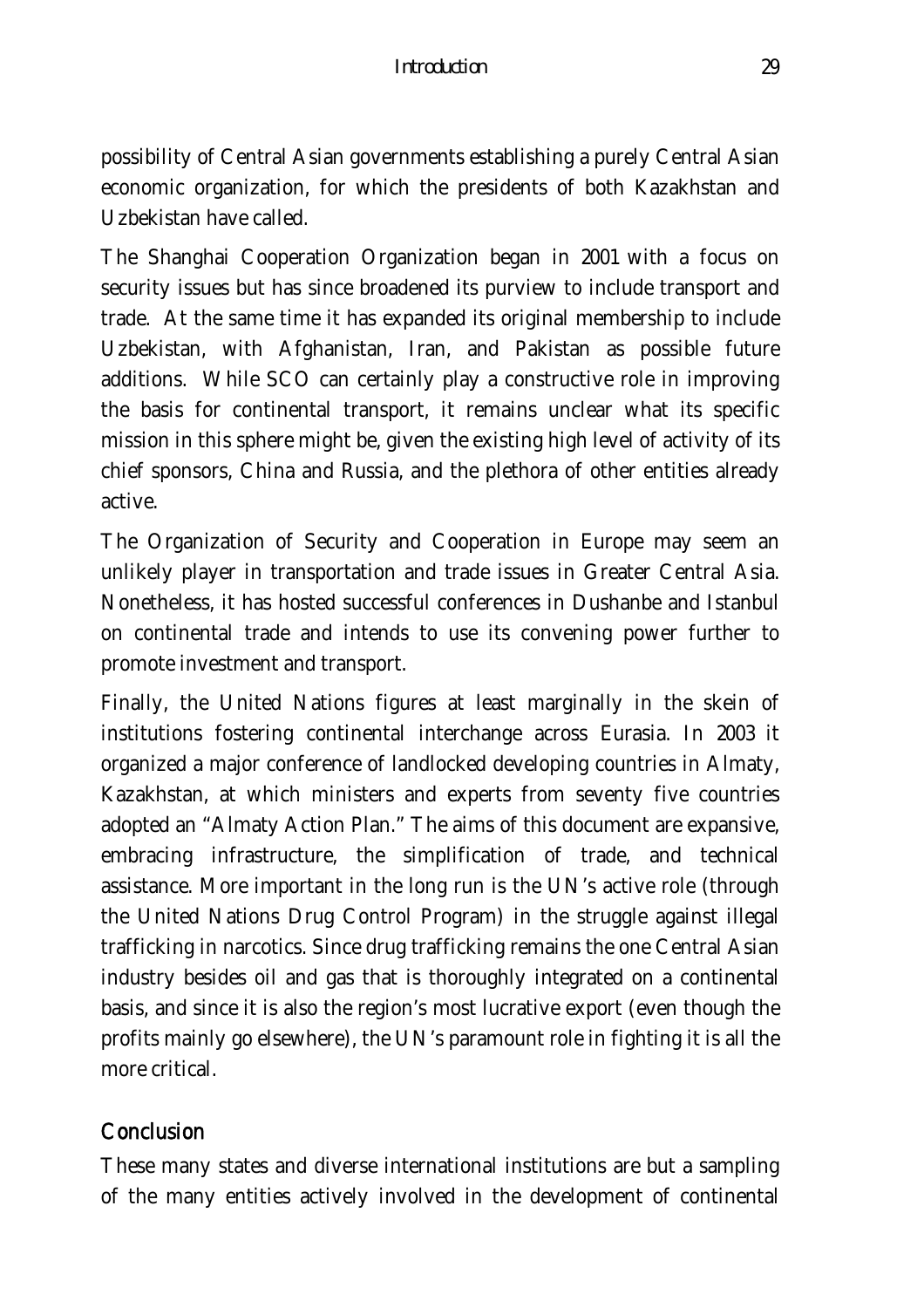trade across Eurasia. Numerous other bodies are involved in the most direct way. Many are private. Among these are the professional shippers in eastern Turkey, the Russian Urals, or Pakastani Punjab who see an opportunity in forwarding cargoes across the vast continent; the cotton farmer in Turkmenistan who borrows a truck from his cooperative to try to deliver a load to a Karachi spinning mill; the cement maker in Dushanbe who discovers a market in southern Tajikistan; the European manufacturer of fuel additives who wants to market his product in Kazakhstan; or the Indian or Chinese appliance manufacturer with an eye on markets in eastern Europe.

Taking into account all these diverse agents of change, it is hard to conclude that the process as a whole is not extremely chaotic. It abounds in grandiose ambitions, crashing failures, overlapping initiatives, false starts, and on major issues a near-total lack of coordination. Above all, it abounds with competition among diverse nations, businesses, and even public agencies that claim to serve the common good.

Yet the fact that the process is chaotic and shot through with competing interests in no way signifies that there is insufficient will to see the task through to a successful conclusion. On the contrary, it is precisely in this chaos and competition that one can discern the will that will be essential in achieving ultimate success. More than one of our authors regrets the absence of a single grand regional coordinating body to oversee the process. However, one might instead argue that the chaotic pluralism that now exists is far better. On the one hand it prevents any single state or grouping of states from controlling the development of continental trade in a way that would inevitably serve their particular interest. On the other, it moderates the pretensions of politicians and increases their exposure to the austere discipline of market forces.

This in turn strengthens the sovereignty and independence of the countries in Greater Central Asia that form the hub of the emerging trade networks. Working with diverse partner countries and international agencies, they can play them off against each other in ways that ultimately benefit the transport system as a whole, and the region. By such a process, Central Asian countries can pursue the multi-directional foreign policies that will be essential to their long-term viability as states and to their prosperity as peoples.